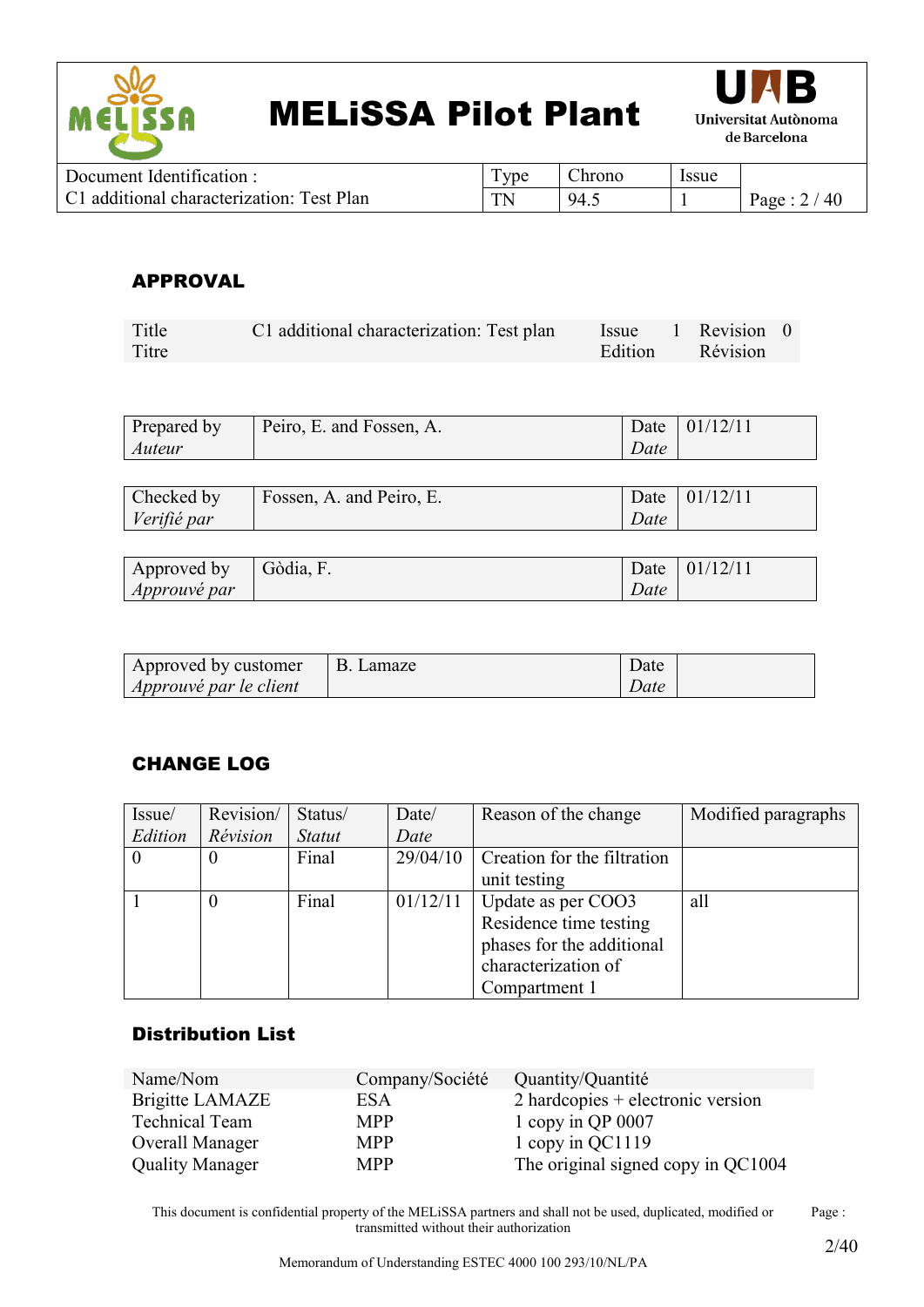



| Document Identification $\cdot$           | <b>vne</b> | Chrono | Issue |            |
|-------------------------------------------|------------|--------|-------|------------|
| C1 additional characterization: Test Plan | TN.        | 94.    |       | 40<br>Page |

#### **Table of Content**

| 2.1. |        |  |
|------|--------|--|
| 2.2. |        |  |
|      |        |  |
|      |        |  |
| 4.1. |        |  |
| 4.2. |        |  |
| 4.3. |        |  |
| 4.4. |        |  |
|      |        |  |
| 5.1. |        |  |
| 5.2. |        |  |
| 5.3. |        |  |
| 5.4. |        |  |
| 5.5. |        |  |
| 5.6. |        |  |
| 5.7. |        |  |
| 5.8. |        |  |
|      |        |  |
| 6.1. |        |  |
| 6.2. |        |  |
| 6.3. |        |  |
| 6.4. |        |  |
|      | 6.4.1. |  |
|      | 6.4.2. |  |
|      | 6.4.3. |  |
|      | 6.4.4. |  |
| 6.5. |        |  |

Page :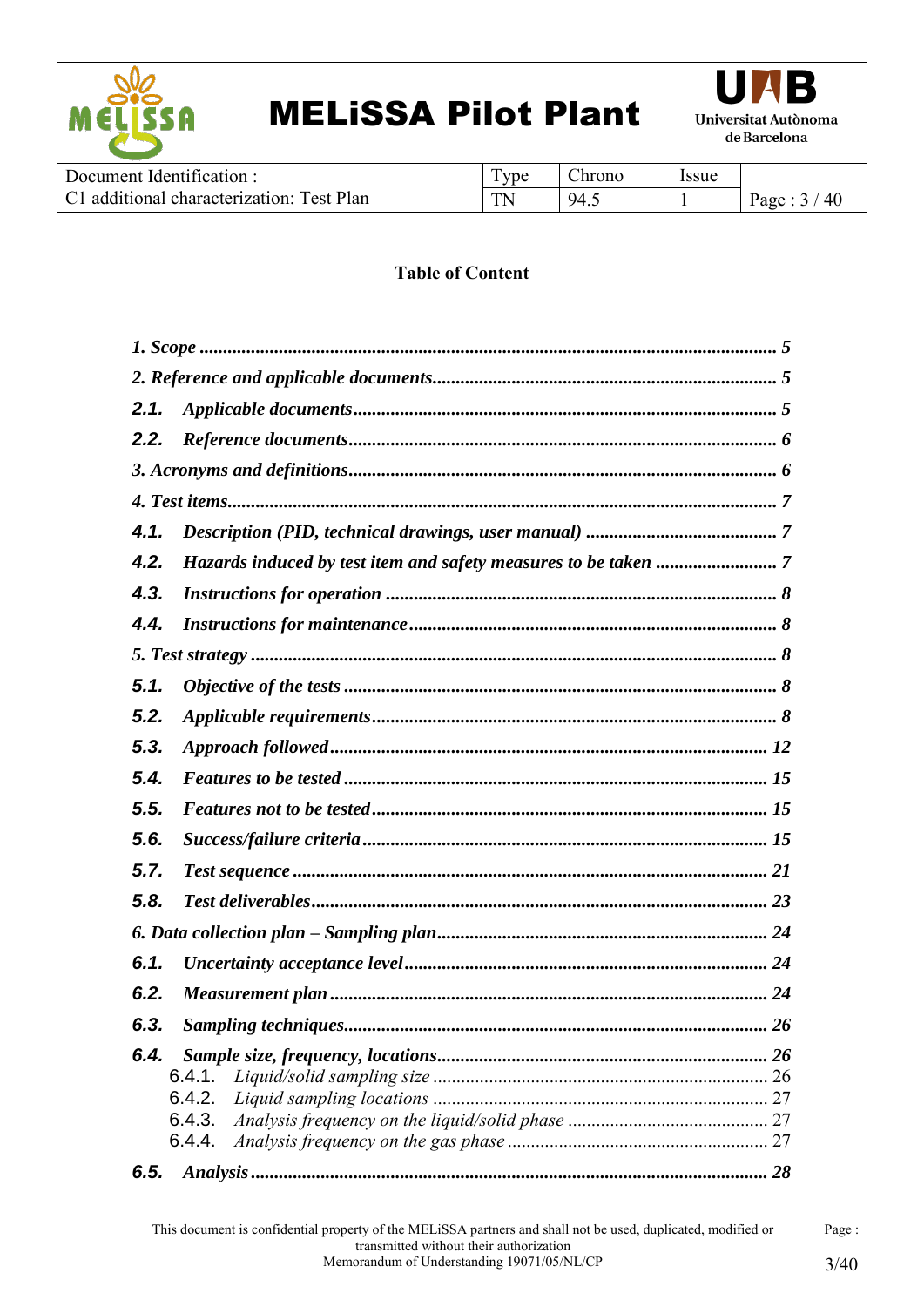



| Document Identification:                  | <b>TT</b><br><b>v</b> be | hrono. | <i>ssue</i> |                 |
|-------------------------------------------|--------------------------|--------|-------------|-----------------|
| C1 additional characterization: Test Plan | <b>TN</b>                | 94.    |             | 40<br>Page<br>4 |

| 7.1.             |                                                                                |  |
|------------------|--------------------------------------------------------------------------------|--|
| 7.2.             | Hardware: instruments, specific part, hardware for software operation,         |  |
| 7.3.             |                                                                                |  |
| 7.4.<br>needs 29 | Facilities : environmental needs, test conditions, interfaces needs, utilities |  |
|                  |                                                                                |  |
| 8.1.             |                                                                                |  |
| 8.2.             |                                                                                |  |
| 8,3.             |                                                                                |  |
|                  |                                                                                |  |
|                  |                                                                                |  |
|                  |                                                                                |  |
| 11.1.            |                                                                                |  |
| 11.2.            |                                                                                |  |
| 11.3.            |                                                                                |  |
| 11.4.            |                                                                                |  |
| 11.5.            |                                                                                |  |
|                  |                                                                                |  |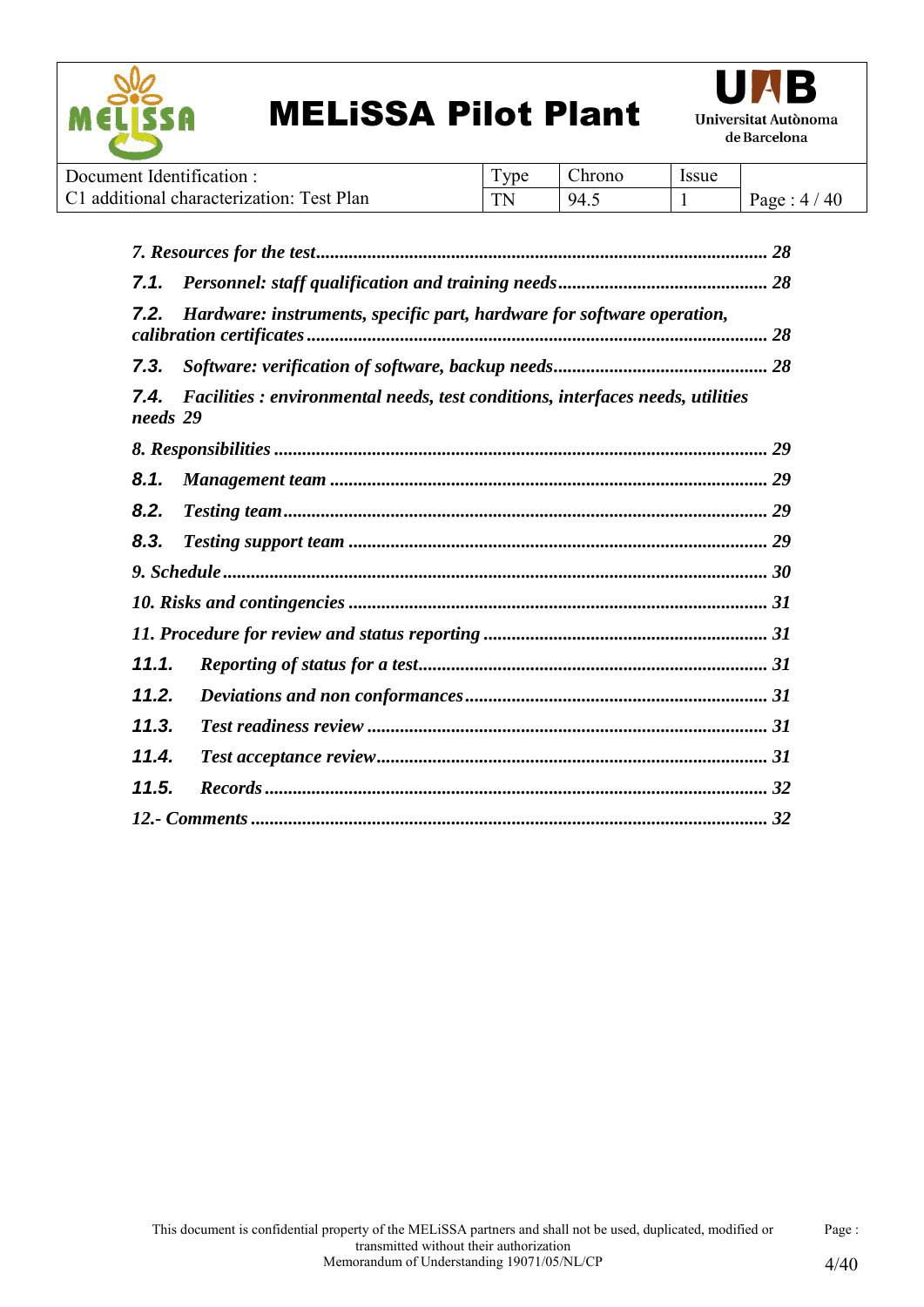

| Document Identification: |  |
|--------------------------|--|
| TN 94.5                  |  |

| Type | Chrono | Issue |              |
|------|--------|-------|--------------|
| TN   | 94.21  |       | Page: $5/40$ |

### <span id="page-4-0"></span>**1.Scope**

As described in COO3, WP 94.5, this Test Plan will cover the testing activities on Compartment 1 additional characterization including the following phases:

- CI start-up
- Test phases at various liquid residence times, to be representative of:
	- Nominal operation: 10 days
	- Natural perturbations: 7 days, 13 days and 5 days

The former issue of this TN the Test Plan included the particular activity regarding the validation of the C1 optimized filtration unit, as this was performed in advance, along 2010.

### <span id="page-4-1"></span>**2.Reference and applicable documents**

<span id="page-4-2"></span>

| Ref.            | Title                                                      | Reference       | Issue          | Date        |
|-----------------|------------------------------------------------------------|-----------------|----------------|-------------|
| AD1             | MPP Proposal for Call Off Order $3 - C1$ OFR-ESA-03/07-UAB |                 |                | 30/11/07    |
|                 | additional characterization                                |                 |                |             |
| AD <sub>2</sub> | <b>MPP Quality Manual</b>                                  | MPP-QA-07-0001  | $\overline{2}$ |             |
| AD3             | <b>MPP Rules for Good Laboratory Practices</b>             | MPP-QA-07-0003  | $\theta$       |             |
|                 |                                                            |                 |                |             |
| AD4             | PID of Compartment 1                                       | MPP-PID-10-1001 | B <sub>3</sub> | 05/10/11    |
| AD5             | C1 Operation Manual                                        | MPP-OP-12-1001  | $\theta$       | February 12 |
| AD <sub>6</sub> | C1 Maintenance Manual                                      | MPP-UM-11-1001  | $\overline{0}$ | February 12 |

#### **2.1.** *Applicable documents*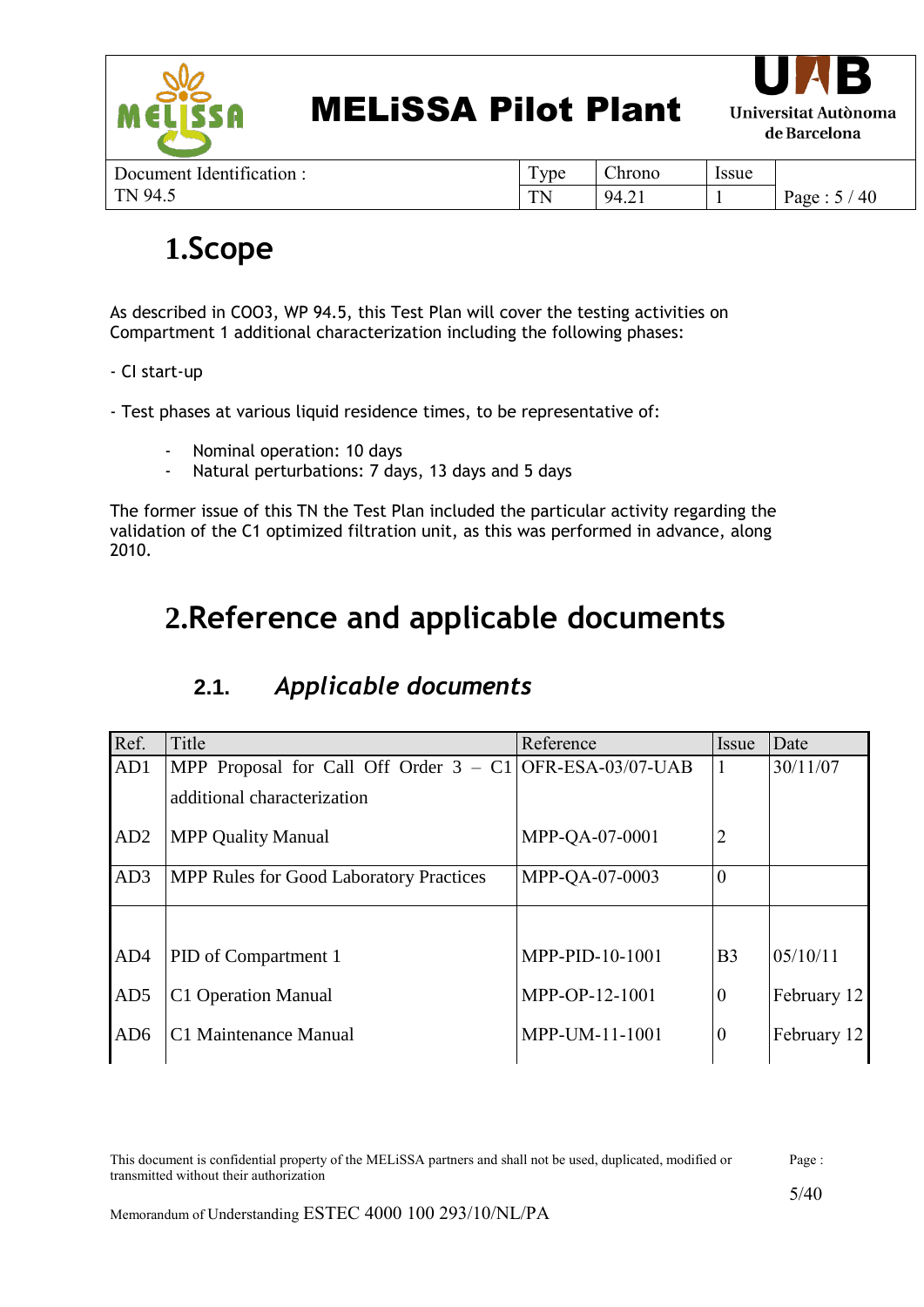

Type | Chrono | Issue



Document Identification : TN 94.5

| TN 94.5         |                                                                                                             | <b>TN</b> | 94.21 |          | Page: $6/40$ |
|-----------------|-------------------------------------------------------------------------------------------------------------|-----------|-------|----------|--------------|
|                 | Datapackage DP94.1<br>Acceptance Review<br>C <sub>1</sub><br>including HMI and PLC software user<br>manuals |           |       |          | October 11   |
| AD <sub>8</sub> | TN94.41 User Requirements for C1 filtration TN94.41<br>unit optimization                                    |           |       | $\theta$ | 09/12/08     |

### **2.2.** *Reference documents*

<span id="page-5-0"></span>

| Ref.            | Title                                                            | Reference          | Issue        | Date     |
|-----------------|------------------------------------------------------------------|--------------------|--------------|----------|
| RD1             | TN 94.11 Compartment I Integration TN 94.11<br>in MPP            |                    | $\Omega$     | 13.02.09 |
| RD <sub>2</sub> | HAZOP on Compartment 1                                           | MPP-TN-08-1001     | $\mathbf{0}$ | 01/09/08 |
| RD3             | TN94.43 Hardware procurement and TN94.43<br>upgrading activities |                    | $\theta$     | 16/04/10 |
| RD4             | <b>EPAS EWC User Manual</b>                                      | <b>User Manual</b> |              | 12.06.07 |
| RD <sub>5</sub> | General description of the Facilities                            | MPP-TN-08-0001     | 3            | 26/09/11 |

### <span id="page-5-1"></span>**3.Acronyms and definitions**

- PID: Piping and Instrumentation Diagram
- GN2: Gaseous Nitrogen
- COD: Chemical Oxygen Demand
- VFA: Volatile Fatty Acids
- HRT : hydraulic residence time
- RT : residence time

| This document is confidential property of the MELISSA partners and shall not be used, duplicated, modified or | Page: |
|---------------------------------------------------------------------------------------------------------------|-------|
| transmitted without their authorization                                                                       |       |

6/40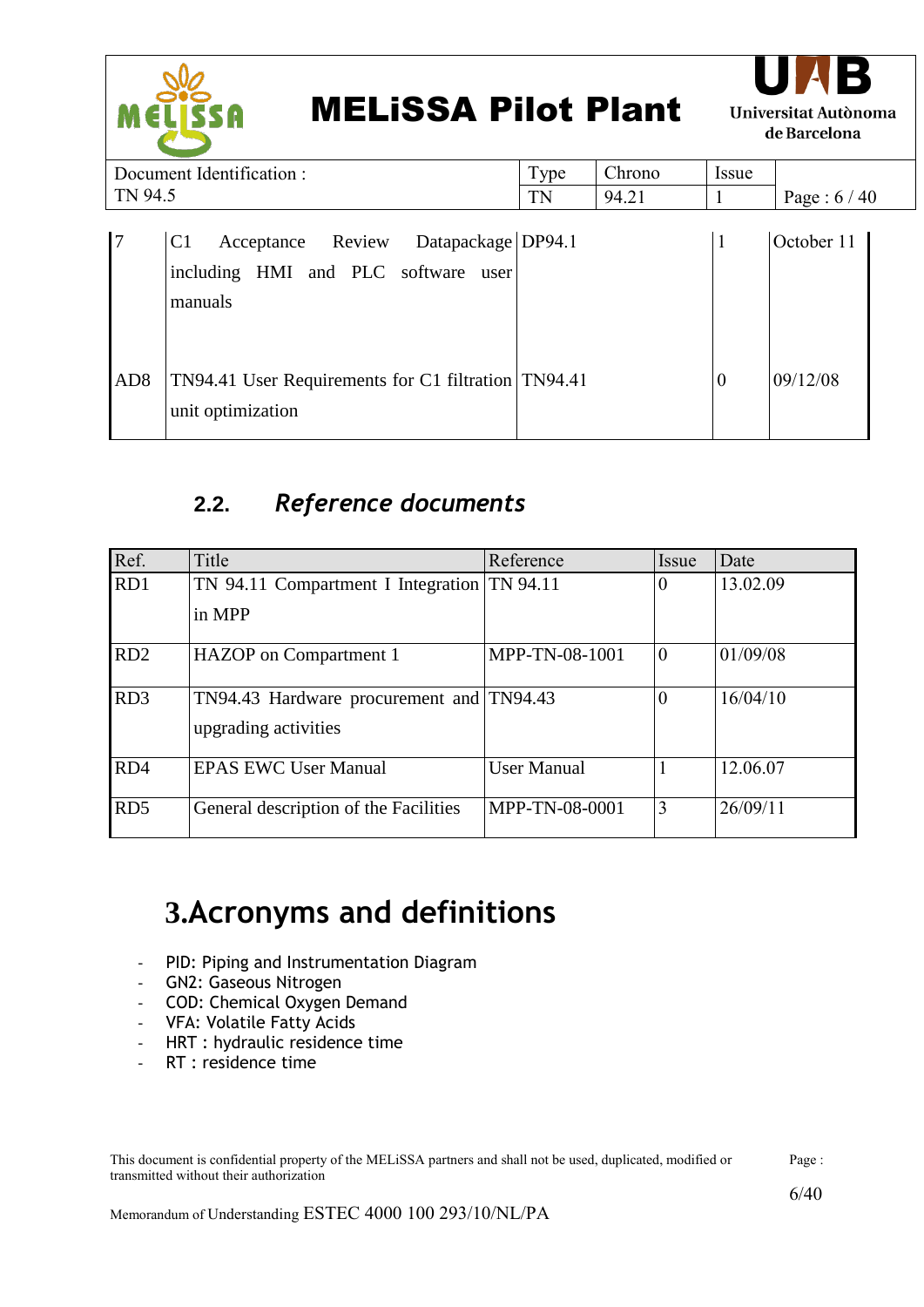



Document Identification : TN 94.5

| Type | Chrono | Issue |              |
|------|--------|-------|--------------|
| TN   | 94.21  |       | Page: $7/40$ |

- PLC : programmable logical controller
- UF: ultra filtration

## <span id="page-6-0"></span>**4.Test items**

### <span id="page-6-1"></span>**4.1.** *Description (PID, technical drawings, user manual)*

The compartment 1 was delivered in the MPP and installed as described in RD1. It consists of 3 subunits or modules that are described on the PID (AD4) and in the Operation Manual (AD5), namely :

- The bioreactor and influent tank skid
- The gas loop skid
- The filtration unit skid

<span id="page-6-2"></span>The system is operated automatically from a programmable logical controller (PLC) as described in AD7.

### **4.2.** *Hazards induced by test item and safety measures to be taken*

As explained in the hazard and operability study carried out on compartment 1 (cf. RD2), the main hazards induced by the operation of compartment 1 are:

- Mechanical hazard (pumps GP 1001 01 and GP 1201 01)
- pressure (gas: up to 6 barg-compressed air and GN2 supplies*-*, liquid: up to 5 barg)
- temperature (steam sterilization)
- chemical (acid/base for pH control ; base –NaOH- for cleaning)
- biological (biohazard level 2 as a maximum when using faeces for the feeding of C1)

The adequate individual protection measures shall be taken by the operators in order to limit the exposure to these hazards. As detailed in AD5, these measures include :

- wearing of a labcoat
- wearing of safety goggles
- wearing of face shield when pouring corrosive solutions for pH control into the bottles
- wearing of gloves when manipulating materials or equipments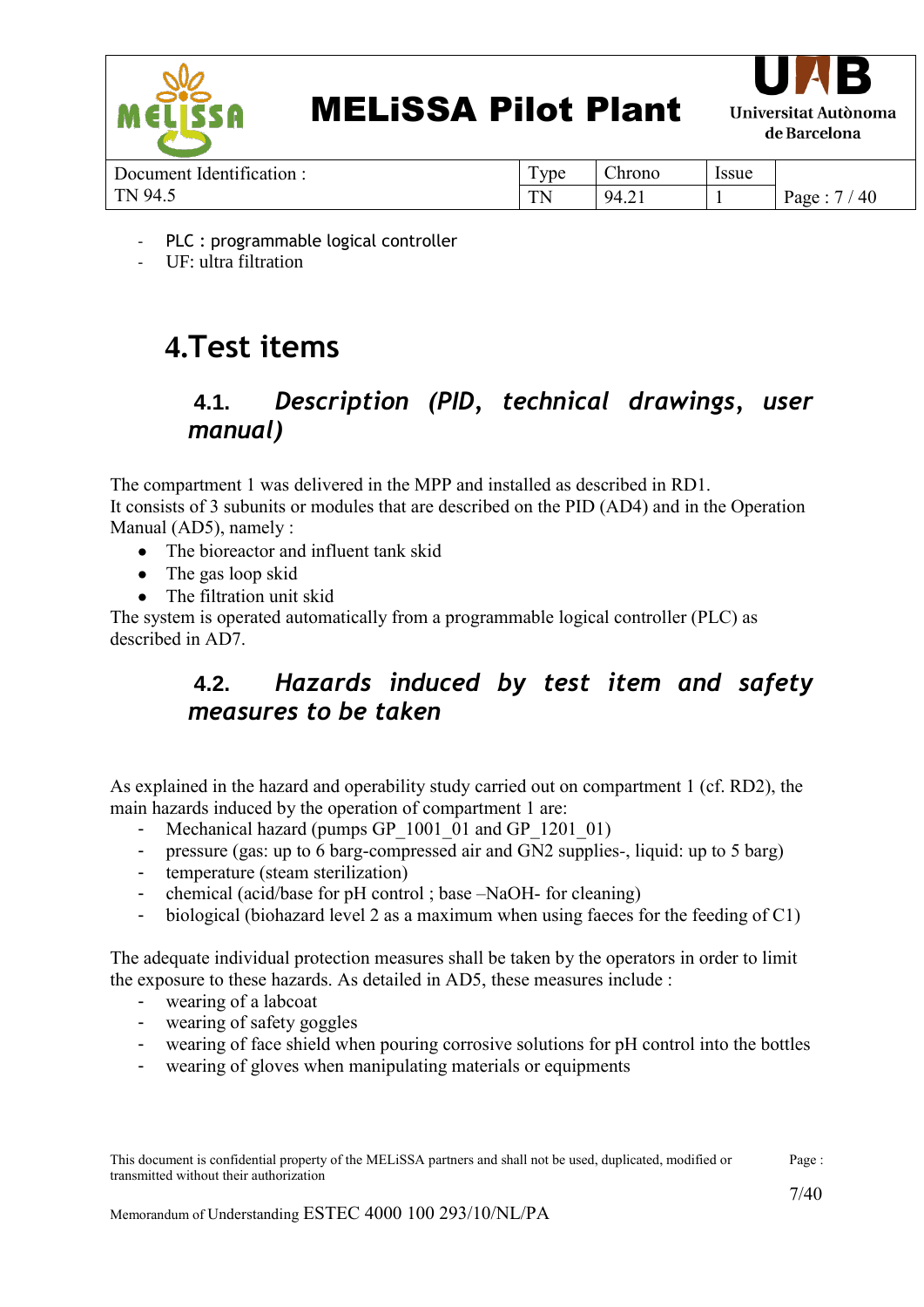

TN |  $94.21$  | 1 | Page : 8 / 40

respect of the user and maintenance instructions

#### **4.3.** *Instructions for operation*

<span id="page-7-1"></span><span id="page-7-0"></span>See AD5 and AD6

#### **4.4.** *Instructions for maintenance*

See AD5 and AD6

### <span id="page-7-2"></span>**5.Test strategy**

### **5.1.** *Objective of the tests*

<span id="page-7-3"></span>The objective of the C1 characterization test is to collect as many data as possible for the characterization of its performance under different situations (start-up, steadystate,perturbations, etc.) in order to provide the parameters necessary for the understanding of the C1 process behavior, and for the construction of a knowledge model of this compartment., as well as to obtain the required information and expertise needed for the progressive integration of this compartment with the rest of the compartments within the MPP MELiSSA loop.

The final goal is as well to perform, from the test data evaluation, an overall evaluation of the tests with regards to CI hardware, CI control, CI knowledge model, long term operation, ergonomics, degradation efficiency, maintenance, needs of additional characterization, need for future optimization of hardware, software and operating procedures.

One particular objective among the above described ones is as well to validate the long-term performance of the optimized UF membrane that was installed as described in RD4.

### **5.2.** *Applicable requirements*

<span id="page-7-4"></span>The following requirements were discussed between ESA and UBP on 29/01/2007 for compartment 1 ; they are not completely finalized but are the best available to date: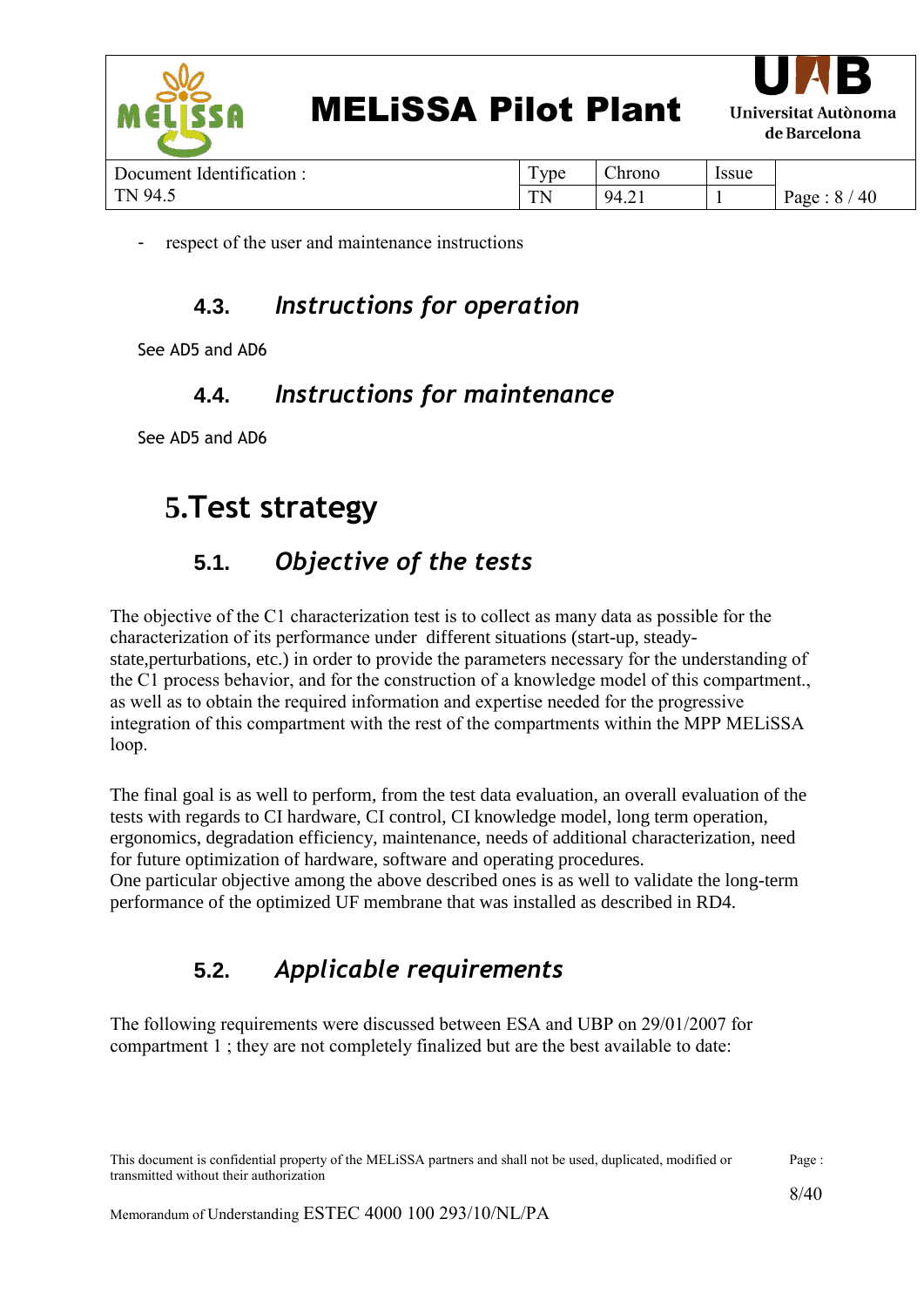



Document Identification : TN 94.5

Type Chrono Issue TN 94.21 1 Page : 9 / 40

| Requirement    |              |              |                | Applicability  |                                                                                                      |              |
|----------------|--------------|--------------|----------------|----------------|------------------------------------------------------------------------------------------------------|--------------|
| number         |              |              |                |                | Requirement description                                                                              |              |
| $\overline{c}$ |              |              |                |                | Subsystem requirements                                                                               | $\mathbf{A}$ |
| $\overline{2}$ | $\mathbf{1}$ |              |                |                | Functional requirements                                                                              | $\mathbf{A}$ |
|                |              |              |                |                | Wastes treatment system = $(C1 +$ Fiber Degradation                                                  | $\mathbf{A}$ |
| 2              | 1            | $\mathbf{1}$ |                |                | Unit+Wastes Preparation Unit+Wastes Collector Unit)                                                  |              |
| $\overline{2}$ | 1            | $\mathbf{1}$ | 1              |                | The WTS shall handle the solid wastes from the mission                                               | $\mathbf{A}$ |
| $\overline{2}$ | $\mathbf{1}$ | $\mathbf{1}$ | $\overline{2}$ |                | The WTS shall handle the liquid wastes from the mission                                              | N/A          |
| $\overline{c}$ |              | $\mathbf{1}$ | $\overline{2}$ | $\mathbf{1}$   | The WTS shall handle the toilet flush of the mission                                                 | N/A          |
| $\overline{2}$ | $\mathbf{1}$ | $\mathbf{1}$ | $\overline{2}$ | $\overline{2}$ | The WTS shall handle the urine of the mission                                                        | N/A          |
| $\overline{2}$ | 1            | $\mathbf{1}$ | $\overline{3}$ |                | The WTS shall degrade the wastes from the mission                                                    | $\mathbf{A}$ |
|                |              |              |                |                | The WTS shall degrade the proteins of the wastes                                                     | $\mathbf{A}$ |
|                |              |              |                |                | The WTS shall degrade the lipids of the wastes                                                       | $\mathbf{A}$ |
|                |              |              |                |                | The WTS shall degrade the glucids of the wastes                                                      | $\mathbf{A}$ |
|                |              |              |                |                | The WTS shall degrade the fibers of the wastes                                                       | $\mathbf{A}$ |
|                |              |              |                |                |                                                                                                      | $\mathbf{A}$ |
| 2              | 1            | $\mathbf{1}$ | $\overline{4}$ |                | The WTS shall produce chemicals that can be used directly<br>by the CIVa and CIVb                    | $\mathbf{A}$ |
|                |              |              |                | $\mathbf{1}$   | CO <sub>2</sub>                                                                                      | $\mathbf{A}$ |
|                |              |              |                | $\overline{c}$ | minerals                                                                                             | $\mathbf{A}$ |
|                |              |              |                | $\overline{3}$ | $NH4+$                                                                                               | $\mathbf{A}$ |
|                |              |              |                |                |                                                                                                      | $\mathbf{A}$ |
|                |              |              |                |                | The WTS shall limit the chemicals that cannot be used<br>directly or indirectly by the CIVa and CIVb | $\mathbf{A}$ |
|                |              |              |                |                | CH <sub>4</sub>                                                                                      | A            |
|                |              |              |                |                | H2S                                                                                                  | $\mathbf{A}$ |
|                |              |              |                |                | H2                                                                                                   | $\mathbf{A}$ |
|                |              |              |                |                | gas contaminants                                                                                     | $\mathbf{A}$ |
|                |              |              |                |                |                                                                                                      | $\mathbf{A}$ |
| 2              | 1            | $\mathbf{1}$ | 5              |                | The WTS shall produce chemicals that can be used indirectly<br>by the CIVa and CIVb                  | $\mathbf{A}$ |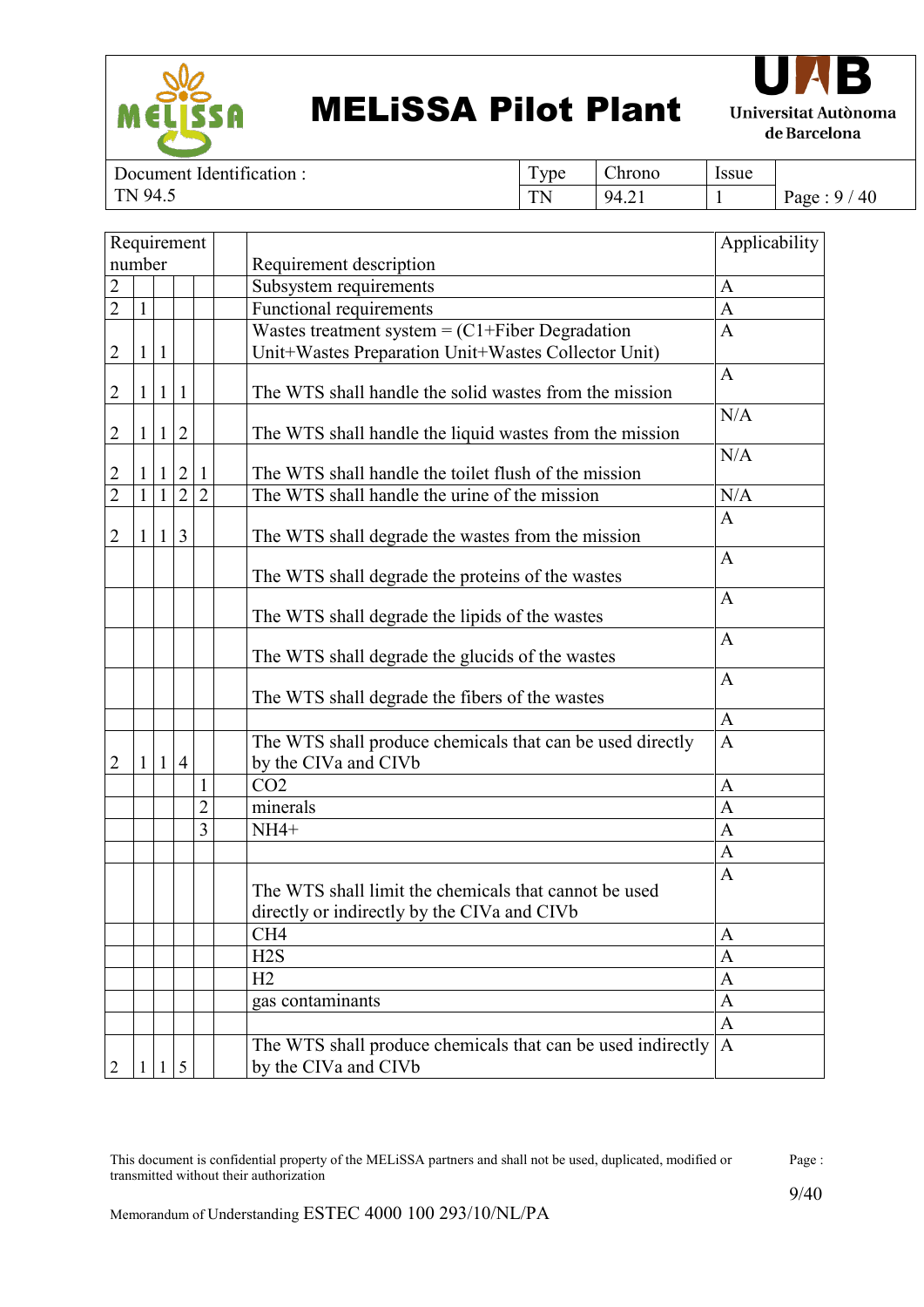



Document Identification : TN 94.5

Type | Chrono | Issue  $TN$  | 94.21 | 1 | Page : 10 / 40

|                |                |                |   | <b>VFAs</b>                                                                                            | A              |
|----------------|----------------|----------------|---|--------------------------------------------------------------------------------------------------------|----------------|
|                |                |                | າ | $NH4+$                                                                                                 | A              |
|                |                |                | 3 | carbonates and bicarbonates                                                                            | A              |
|                |                |                |   |                                                                                                        | $\overline{A}$ |
|                |                |                |   | The chemicals produced by WTS that can be used directly                                                | $\overline{A}$ |
|                |                |                |   | by the CIVa and CIVb shall be considered for the ALISSE                                                |                |
|                |                |                |   | multi criteria approach                                                                                |                |
|                |                |                |   | The WTS shall optimize the degradation of wastes into                                                  | $\overline{A}$ |
|                |                |                |   | chemicals that can be used directly by the CIVa and CIVb in                                            |                |
|                |                |                |   | accordance with ALISSE multi criteria approach                                                         |                |
|                |                |                |   | The wastes compartment shall fulfill the biosafety                                                     | $\mathbf{A}$   |
| $\overline{2}$ | 1 <sup>1</sup> | $\overline{4}$ |   | requirements                                                                                           |                |
|                |                |                |   | The wastes compartment shall handle all products that can                                              | $\mathbf{A}$   |
|                |                |                |   | not be used by other compartments or units (e.g. ashes, CH4,                                           |                |
| $\overline{2}$ | $\mathbf{1}$   | $\overline{5}$ |   | H2S,)                                                                                                  |                |
|                |                |                |   |                                                                                                        | A              |
| $\overline{2}$ | $\vert$ 1      | 6              |   | The WTS shall deliver sterile output to other compartments                                             |                |
|                |                |                |   |                                                                                                        | $\mathbf{A}$   |
| $\overline{2}$ | $\mathbf{1}$   | $\overline{7}$ |   | The wastes compartment shall allow for all necessary steps<br>of phase separation (gas, liquid, solid) |                |
|                |                |                |   |                                                                                                        |                |
|                |                |                |   |                                                                                                        |                |

Among these requirements, the following ones are to be addressed through the characterization test plan TN94.5 and the test protocols TN94.62 to TN94.65 :

- Degradation of organic matter into CO2, ammonium and volatile fatty acids
- Yield of this degradation
- Production of a sterile filtrate by the filtration unit

#### FU optimization requirements

The User's Requirements for CI Filtration unit optimization were defined in AD8. They are summarized in the following table:

| top level requirements |                                                                                                            | derived requirements |                                                             |      |             |  |
|------------------------|------------------------------------------------------------------------------------------------------------|----------------------|-------------------------------------------------------------|------|-------------|--|
| description<br>nber '  |                                                                                                            | nber                 | description                                                 | nber | description |  |
|                        | the filtration unit shall retain<br>1   100% of all solid particles                                        |                      |                                                             |      |             |  |
|                        | the filtration unit shall retain<br>100% of all<br>microorganisms, i.e. the<br>2 filtrate shall be sterile |                      | the filtration unit shall be steam<br>sterilizable in place |      |             |  |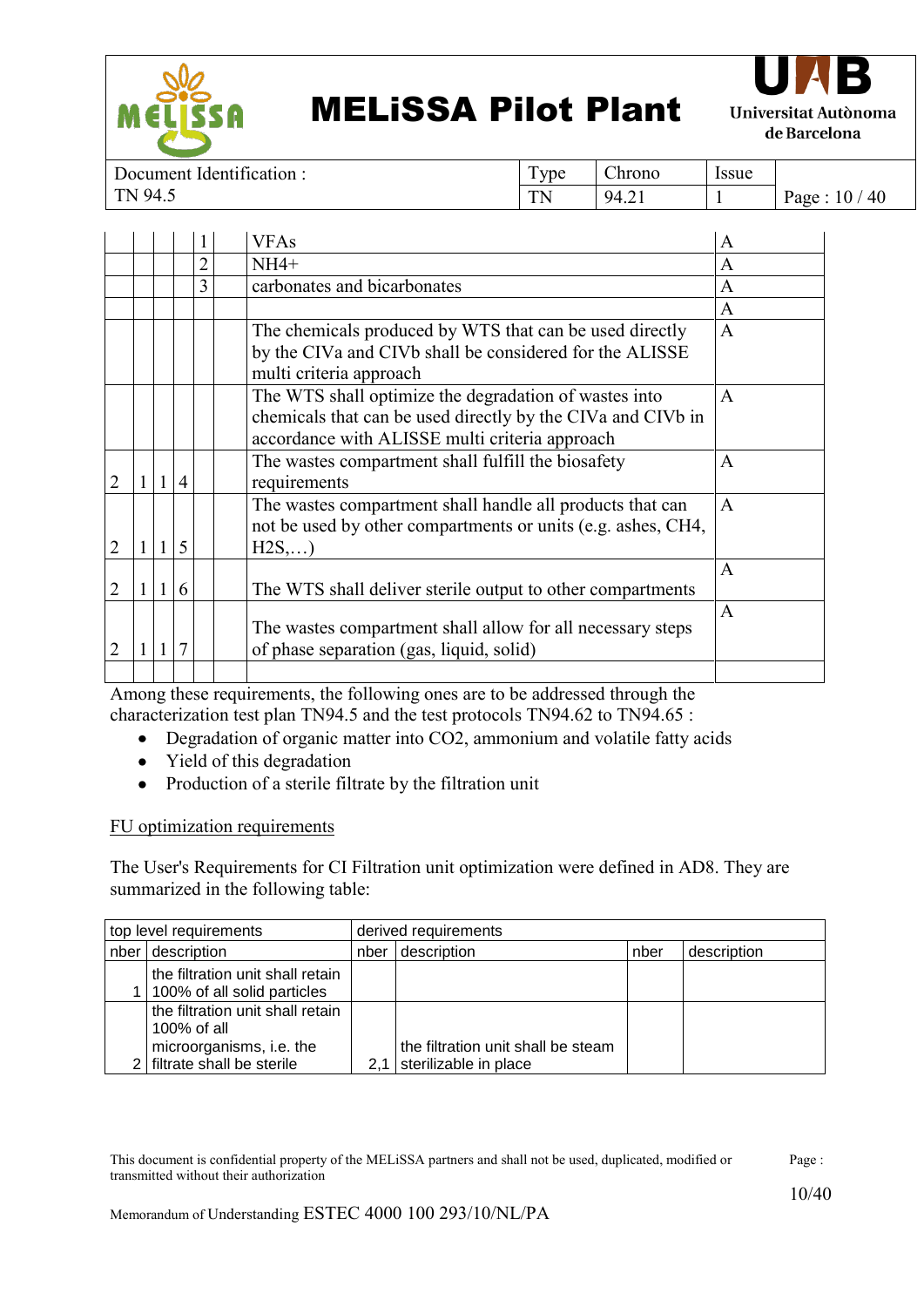



Document Identification : TN 94.5

Type Chrono Issue  $TN$  | 94.21 | 1 | Page : 11 / 40

|                |                                                                                                                                                                                                                                                                            |     | the filtration unit shall resist to<br>2.2 chemical disinfection                                                                                               |  |
|----------------|----------------------------------------------------------------------------------------------------------------------------------------------------------------------------------------------------------------------------------------------------------------------------|-----|----------------------------------------------------------------------------------------------------------------------------------------------------------------|--|
|                |                                                                                                                                                                                                                                                                            |     | the filtration unit shall prevent<br>2,3   contamination of the filtrate side                                                                                  |  |
| 3              | the filtration unit shall not<br>selectively retain any of the<br>other product compounds<br>(i.e VFA, ammonium,<br>minerals) that should be<br>further used in the<br><b>MELISSA loop</b>                                                                                 |     | with the assumption that there<br>is no volumetric concentration<br>factor of CI bioreactor content,<br>then [VFA]bioreactor=[VFA]<br>3,1 filtrate             |  |
|                |                                                                                                                                                                                                                                                                            |     | [ammonium]<br>3,2 bioreactor=[ammonium]filtrate                                                                                                                |  |
|                |                                                                                                                                                                                                                                                                            |     | idem for other relevant mineral<br>compounds: $PO_4^3$ , $SO_4^2$ , Cl,<br>3,3   Na <sup>+</sup> , Mg <sup>2+</sup> , K <sup>+</sup> , Ca <sup>2+</sup> , etc. |  |
| $\overline{4}$ | the filtration shall be<br>performed in continuous<br>mode                                                                                                                                                                                                                 |     |                                                                                                                                                                |  |
| 5 <sup>1</sup> | Redundancy of membrane<br>modules shall be<br>implemented                                                                                                                                                                                                                  |     |                                                                                                                                                                |  |
| 6              | filtrate flow shall be kept<br>regular: the critical ratio<br>TMP/flow should be<br>checked with water and<br>with broth, providing<br>different profiles depending<br>on the velocity. At normal<br>velocities (1-2 m/s), flux<br>should be in the range 30-<br>60 L/m2/h | 6.1 | mechanical fouling shall be<br>reduced                                                                                                                         |  |
|                |                                                                                                                                                                                                                                                                            |     | chemical fouling shall be<br>$6.2$ reduced                                                                                                                     |  |
|                |                                                                                                                                                                                                                                                                            |     | redundancy of membrane<br>6.3   modules shall be implemented                                                                                                   |  |
|                |                                                                                                                                                                                                                                                                            |     | Hydrodynamics conditions<br>should be optimal to minimise<br>6.4 the fouling rates                                                                             |  |
|                |                                                                                                                                                                                                                                                                            |     | Presence of exogenous<br>compounds in the filtrate shall<br>$6.5$ be avoided                                                                                   |  |
|                |                                                                                                                                                                                                                                                                            |     | cleaning shall be optimized;<br>the ability of the membrane to<br>recover its permeability after<br>6,6 use will be evidenced by means                         |  |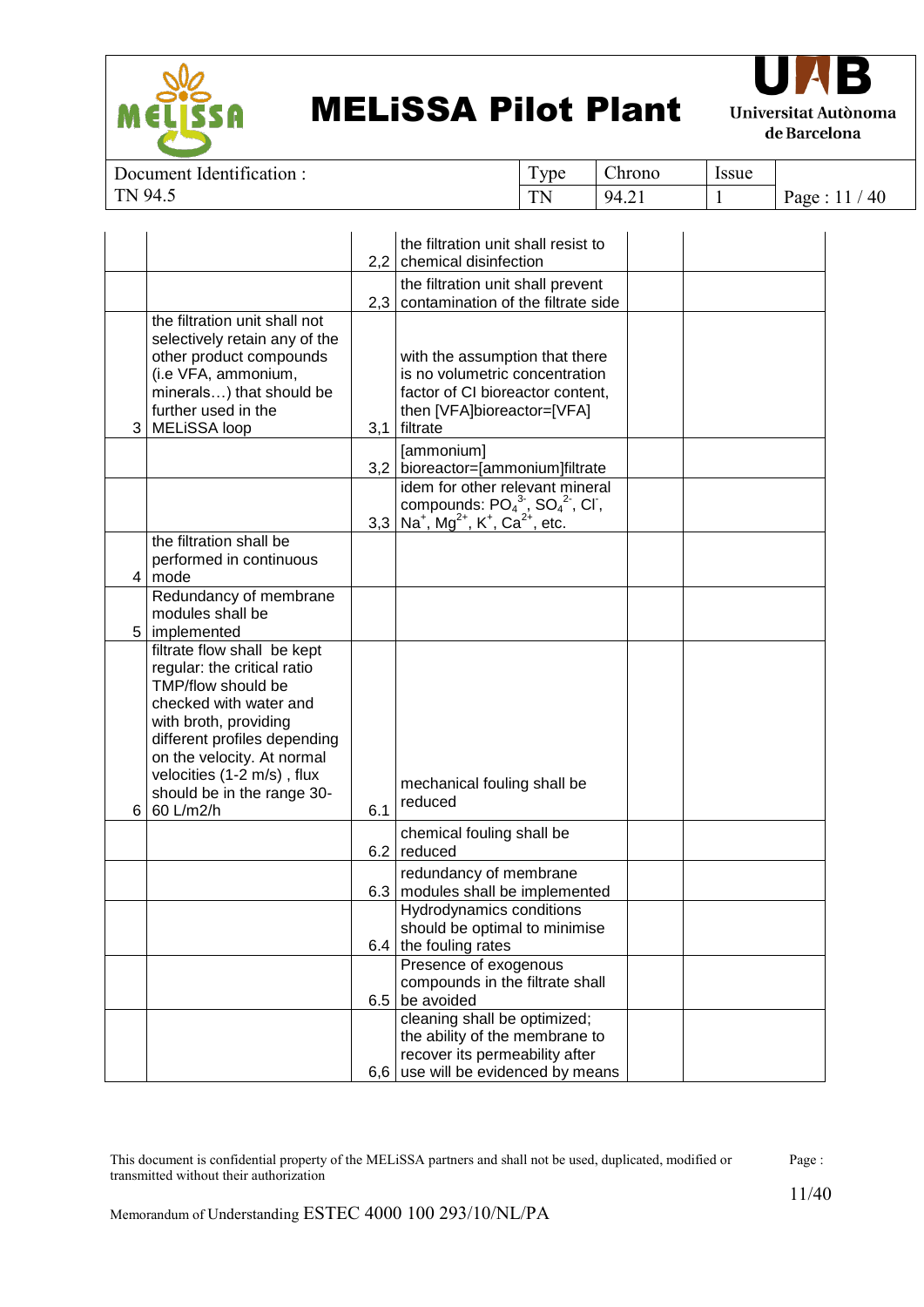



| Document Identification : | Tvpe | Chrono | Issue |                  |
|---------------------------|------|--------|-------|------------------|
| TN 94.5                   | TN   | 94.21  |       | 40<br>12<br>Page |
|                           |      |        |       |                  |

|                |                                                                                   |      | of a water permeability test. In<br>particular:                                                                                                   |  |
|----------------|-----------------------------------------------------------------------------------|------|---------------------------------------------------------------------------------------------------------------------------------------------------|--|
|                |                                                                                   |      | - In coherence with Req. 5.5,<br>the membrane should not need<br>chemical agents for its<br>cleaning, or should need them<br>in a limited amount. |  |
|                |                                                                                   |      | - Frequency of backwashing<br>and cleaning should be reduced<br>as much as possible.                                                              |  |
| $\overline{7}$ | The filtration unit shall not<br>damage C1 consortium<br>micro-organisms          |      |                                                                                                                                                   |  |
|                | safety of the operators shall<br>8 be guaranteed                                  |      |                                                                                                                                                   |  |
|                | filtration process shall be<br>fully automated in all<br>9 operation modes        |      |                                                                                                                                                   |  |
|                | process parameters                                                                |      |                                                                                                                                                   |  |
|                | nominal set points/ranges<br>$10$ are                                             |      | 10,1   filtrate flow: 10 I/d up to 15I/d                                                                                                          |  |
|                |                                                                                   |      | 10,2 viscosity: 10 to 20 $cP$                                                                                                                     |  |
|                |                                                                                   |      | 10,3 pH: 4.5 to 6,5                                                                                                                               |  |
|                |                                                                                   |      | 10,4 particles size: up to 2 mm                                                                                                                   |  |
|                |                                                                                   |      | 10,5 temp: 55 °C                                                                                                                                  |  |
|                |                                                                                   |      | Dry matter (bioeactor content):<br>10,6 40 g/l in nominal mode                                                                                    |  |
|                |                                                                                   | 10,7 | Feed particle size: vegetables,<br>up to 2 mm; straw, up to 0,2<br>mm                                                                             |  |
|                | Energy consumption of the<br>FU for long operation<br>periods shall be minimized. |      |                                                                                                                                                   |  |
| 11             |                                                                                   |      |                                                                                                                                                   |  |

### **5.3.** *Approach followed*

<span id="page-11-0"></span>The approach followed during the characterization tests is to operate the C1 reactor in continuous mode and to reach the steady state for several liquid residence times.

| This document is confidential property of the MELISSA partners and shall not be used, duplicated, modified or | Page: |
|---------------------------------------------------------------------------------------------------------------|-------|
| transmitted without their authorization                                                                       |       |
|                                                                                                               | 12/40 |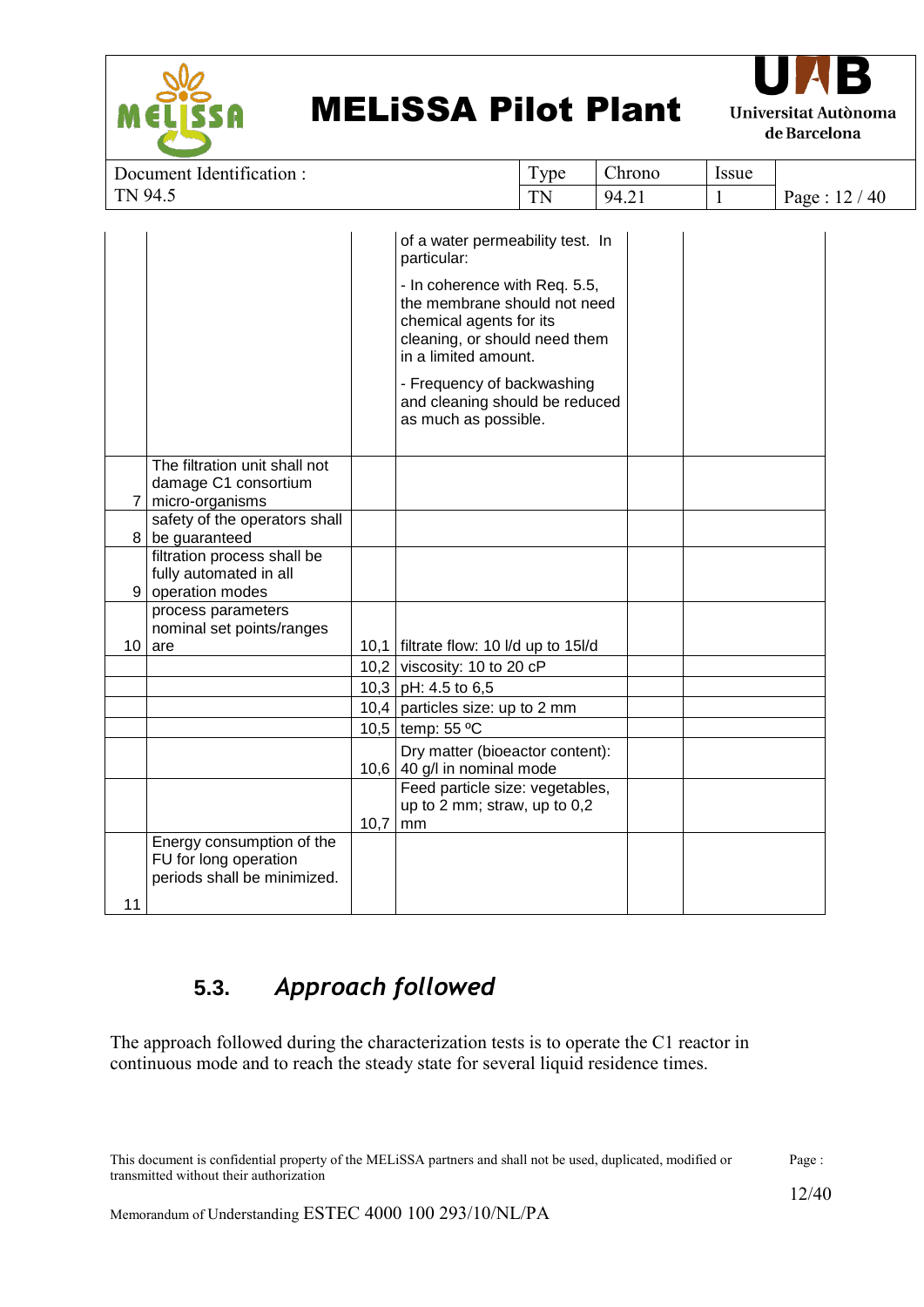



| dentification:<br>Document | $\sqrt{2}$<br>ype<br>л. | $\sim$<br>$\cup$ hrono     | <i>s</i> sue |                  |
|----------------------------|-------------------------|----------------------------|--------------|------------------|
| 94.5<br>TN                 | TN<br>.                 | $\sqrt{94}$ $\degree$<br>. |              | 40<br>Page<br>-4 |

In fact, the first objective is to establish a steady state in nominal operation and then to apply realistic perturbations to the system. Among different realistic perturbations considered (residence time / liquid flow rate, substrate composition), obtaining data under various residence times / liquid flow rates was selected as the most important.

Therefore it was decided to operate C1 reactor at 4 different liquid residence times, respectively 10 days (considered as nominal operation), 7 days, 13 days and 5 days, as described in the test protocols TN 94.62 to TN 94.65.

For each condition of liquid residence time, the process is operated during a period of time (i.e. transient phase) long enough to reach a steady state operation.

See the figure below as an example for the logic to be followed for the steady state establishment :



Four indicators have been selected to characterize the overall process performance during this transient phase::

- Dry matter content in C1 reactor
- CO2 production
- VFA production

This document is confidential property of the MELiSSA partners and shall not be used, duplicated, modified or transmitted without their authorization Page :

13/40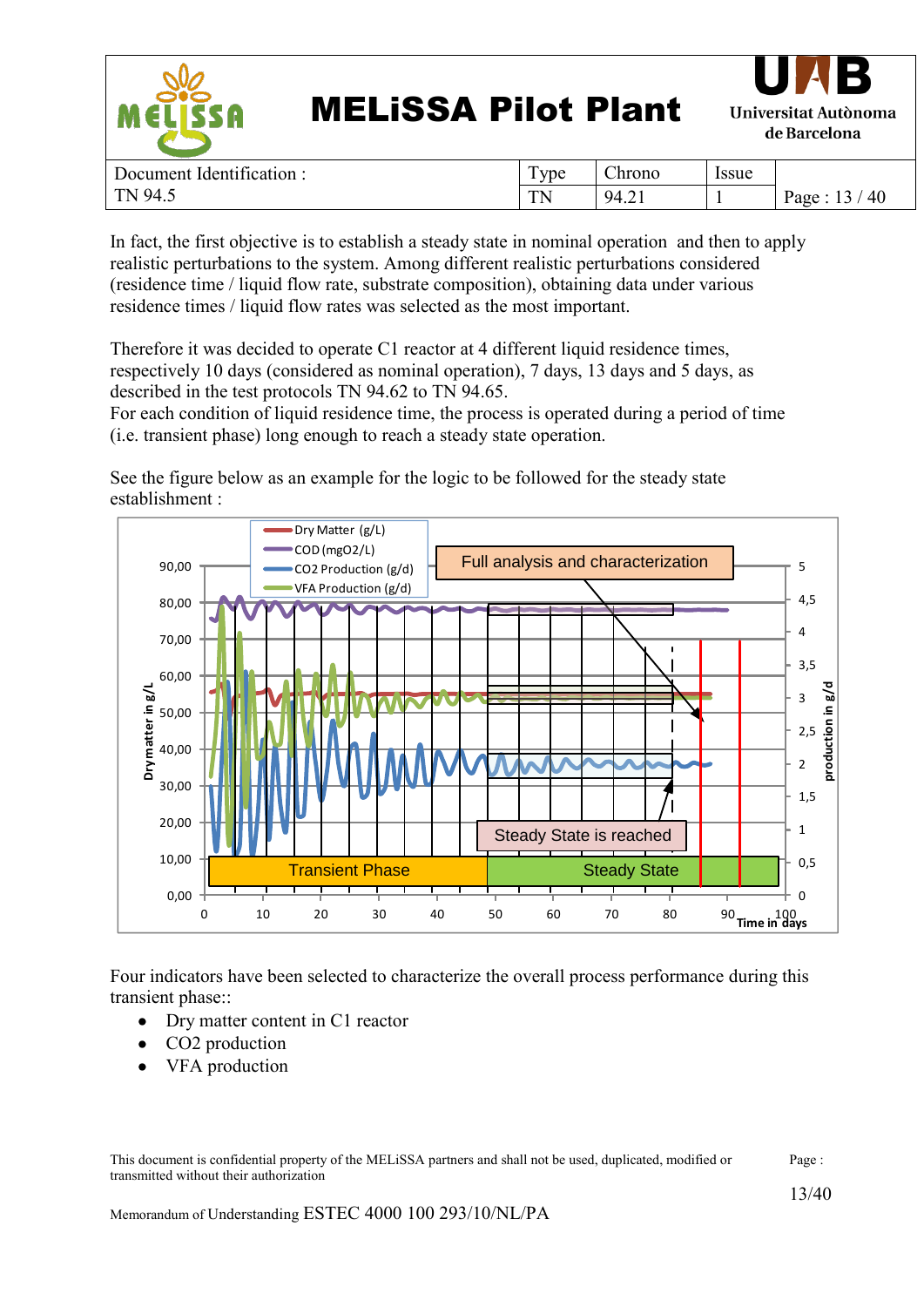

|                                        | - -                           |            |                                     |
|----------------------------------------|-------------------------------|------------|-------------------------------------|
| TN<br>Ч∠<br><b>III</b><br>$\cdot\cdot$ | $\overline{\phantom{a}}$<br>. | 94<br>−.∠⊥ | $\Lambda$ <sup>C</sup><br>аре<br>τν |
|                                        |                               |            |                                     |

Total Chemical Oxygen Demand (COD) in C1 reactor.  $\bullet$ 

For each condition of liquid residence time, steady state will be considered achieved when the four proposed indicators will have remained stable over a duration equal to 3 times the liquid residence time.

Then, when the steady state is proven to be achieved, a proper characterization of this steady state will be performed through an appropriate analysis campaign, as described in TN 94.22 to 94.25. As a general principle, all parameters defined as necessary for a proper characterization of C1 process and C1 compartment operation will be quantified at two times separated by 1 liquid residence time.

For each achieved steady state, a mass balance can be calculated on the bioreactor, as per the following equation :

#### *Solid&liquid feed input → reactor content (liquid+solid) + gas output + filtrate output + reactor samplings/bleedings*

This mass balance can be drawn at overall level and for each chemical element (C balance, N balance, O balance, H balance), and be related to the operational parameters of the C1 unit, which will provide a first set of equations for the knowledge model.

The different parameters to be recorded during the tests have been grouped in three categories by order of priority, as follows :

Priority 1 (high priority): all the data necessary for the characterization of compartment 1 and the long term operation of C1 in the MPP integrated loop including operating parameters measured online (like the pH, the temperature, the pressure, the gas composition in CO2 and CH4), and parameters measured offline (like the sterility checks of the filtrate output, the VFAs, the dry matter, the COD, the pH, the electroconductivity, the bacterial counts)

Priority 2 (medium priority): all the data necessary for computing mass balance on C1 bioreactor as per the hereabove equation (total and soluble nitrogen, soluble COD, ammonium, organic elemental composition, gas composition in H2, H2S and O2)

Priority 3 (lower priority) : the remaining parameters used to refine the models later on (particles size, capillary suction time, proteins in total and soluble fractions, alkalinity, mineral elemental composition, gas contaminants)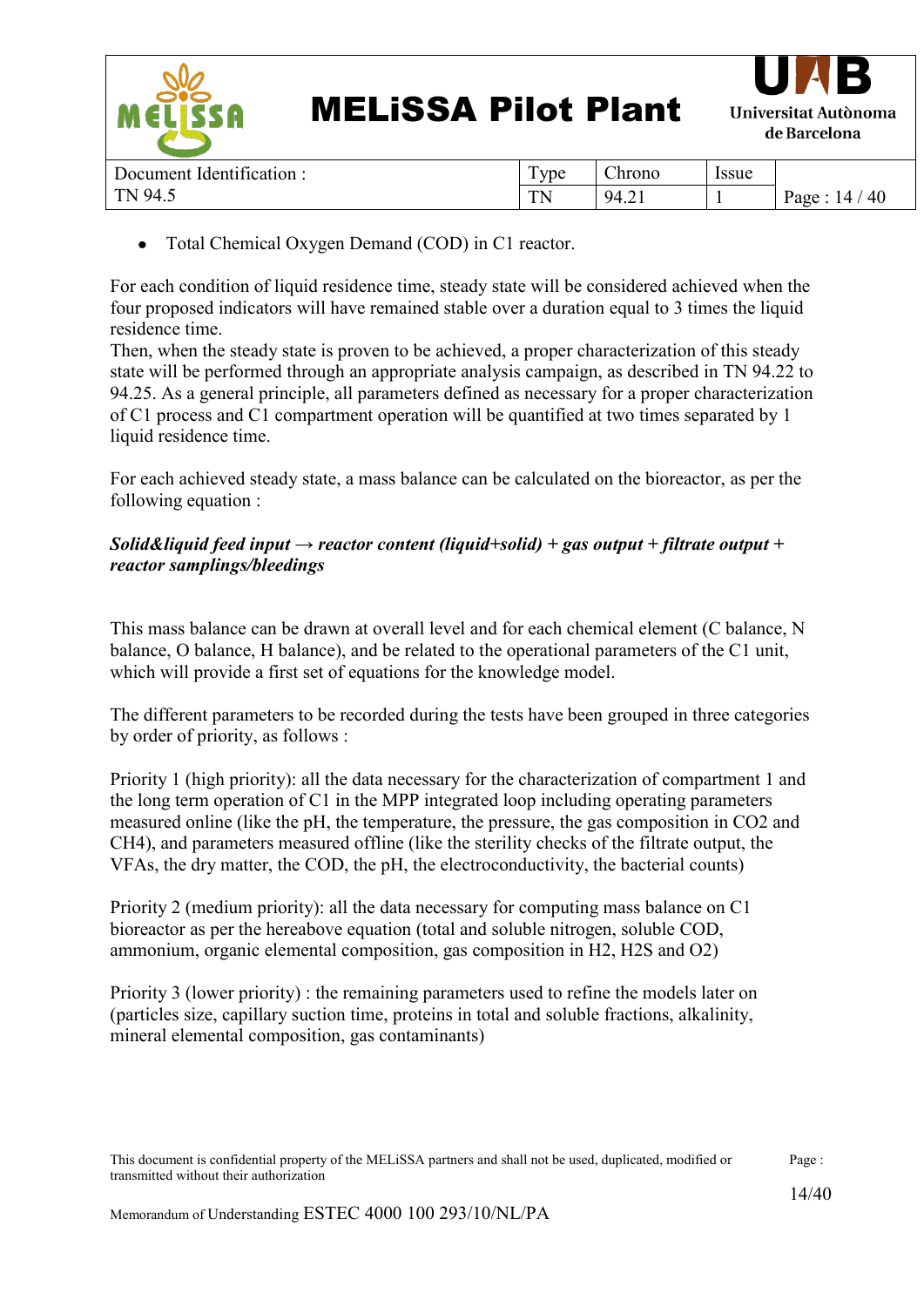



Document Identification : TN 94.5

| Type | Chrono | Issue |             |
|------|--------|-------|-------------|
| TN   | 94.21  |       | Page: 15/40 |

#### **5.4.** *Features to be tested*

- <span id="page-14-0"></span>1. Maintenance of the nominal process conditions in terms of temperature, pH, dry matter content, anaerobiosis (absence of O2 in the gas phase), feeding composition, feeding particle size, sterility of the filtrate output, during the whole test.
- 2. Continuity of feeding regime according to the established RT for each phase
- 3. Continuity of filtration regime according to the established RT for each phase
- 4. Continuity of biogas production, with limited CH4, SH2 and H2 production
- 5. Continuity and production level of the main products of C1 fermentation process :
	- VFA production rate
	- $\bullet$ NH4+ production rate
	- CO2 production rate
- 6. Evolution of relevant analytical values (elemental analysis, minerals, protein, fibers, etc.) according to the corresponding protocol for each RT period.
- 7. Long-term performance of the optimised filtration membrane for each RT peeriod.

### **5.5.** *Features not to be tested*

- <span id="page-14-1"></span>- Realistic perturbations other than residence time/liquid flow rate
- Non-realistic perturbations (ex. VFA, NH3)

### **5.6.** *Success/failure criteria*

<span id="page-14-2"></span>1. The characterization tests are considered successful if the specified nominal process conditions have been maintained, as follows :

| <b>Parameter</b>              | <b>Measurement means</b> | Success/failure criteria |
|-------------------------------|--------------------------|--------------------------|
| Temperature 55 <sup>o</sup> C | Temperature sensor (on-  | $45-58$ °C               |
|                               | line)                    |                          |
| $pH$ 5.5                      | pH sensor (on-line)      | $5,0-6,0$                |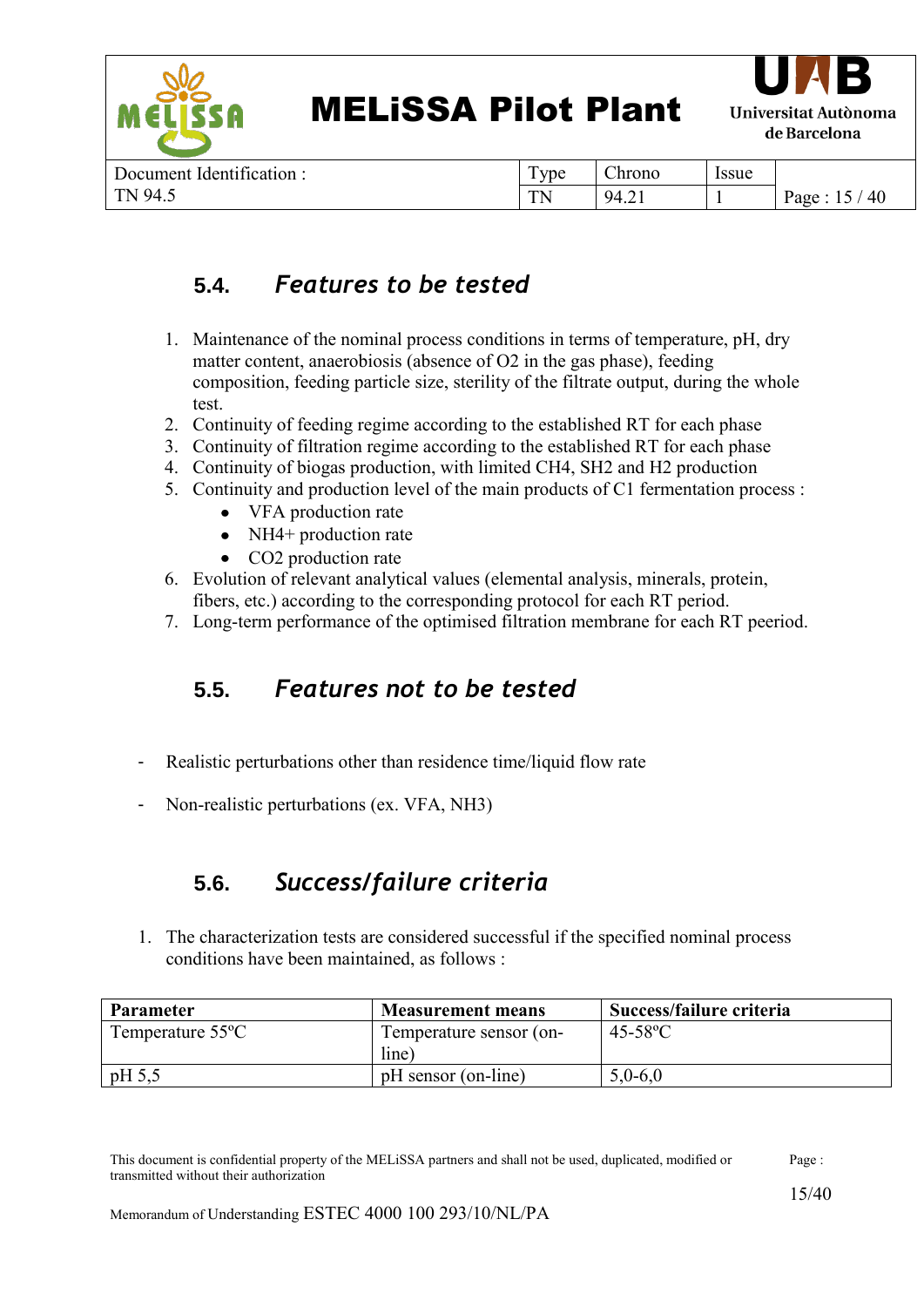



Document Identification : TN 94.5

Type Chrono Issue TN |  $9\overline{4.21}$  | 1 | Page : 16 / 40

|                                | Dry matter analysis (off- | 40-70 $g/L$                                            |
|--------------------------------|---------------------------|--------------------------------------------------------|
| Dry matter $> 40$ g/L          | line)                     |                                                        |
| Absence of O2 in the gas phase | Gas analysis (on-line)    | $< 0.5\%$                                              |
| Feed composition (according to | Raw materials weight:     | Weight: $\pm 5\%$<br>$\blacksquare$                    |
| AD5 and AD7)                   | Food Pilot Plant scale    | Volume: $\pm 5\%$ , including effect<br>$\blacksquare$ |
|                                | Volume: measured          | of density in the volume                               |
|                                | indirectly by WPU load    | calculation                                            |
|                                | cells                     |                                                        |
| Feed particle size             | Laser determination (off- | vegetables, up to 2 mm $\pm 20\%$                      |
|                                | line)                     | straw, up to 0,5 mm $\pm 100\%$<br>$\blacksquare$      |
| Sterility of filtrate output   | Sterility check (off-     | 0 CFU/100 mL                                           |
|                                | line)(downstream the last |                                                        |
|                                | dead-end filter)          |                                                        |

2. The characterization tests are considered successful if the feeding regime is maintained according to the specifications for each phase, as follows :

| <b>Parameter</b> | <b>Measurement means</b>          | Success/failure criteria                                                                                                               |
|------------------|-----------------------------------|----------------------------------------------------------------------------------------------------------------------------------------|
| Feeding rate     | Influent tank level<br>difference | 10 days RT: $210 \text{ g dry}$<br>weight/day $+/- 5\%$<br>b) 7 days RT: 300 g/day +/- $5\%$<br>c) 13 days RT: $161,5$ g/day +/-<br>5% |
|                  |                                   | d) 5 day RT: 420 g/day +/- $5\%$                                                                                                       |

3. The characterization tests are considered successful if the filtration regime is maintained according to the specifications for each phase, as follows :

| <b>Parameter</b>            | <b>Measurement means</b>       | Success/failure criteria                        |
|-----------------------------|--------------------------------|-------------------------------------------------|
| Filtrate production $(L/h)$ | Filtrate tank level difference | 10 days RT: $(10 L$ -bleeding                   |
|                             |                                | volume)/day +/- $10\%$                          |
|                             |                                | e) 7 days RT: $(14,3 \text{ L-bleeding})$       |
|                             |                                | volume)/day $+/- 10\%$                          |
|                             |                                | f) 13 days RT: $(7, 7$ L-bleeding               |
|                             |                                | volume)/day $+/- 10\%$                          |
|                             |                                | b) $5 \text{ day RT: } (20 \text{ L-bleeding})$ |
|                             |                                | volume)/day $+/- 10\%$                          |

| This document is confidential property of the MELISSA partners and shall not be used, duplicated, modified or | Page: |
|---------------------------------------------------------------------------------------------------------------|-------|
| transmitted without their authorization                                                                       |       |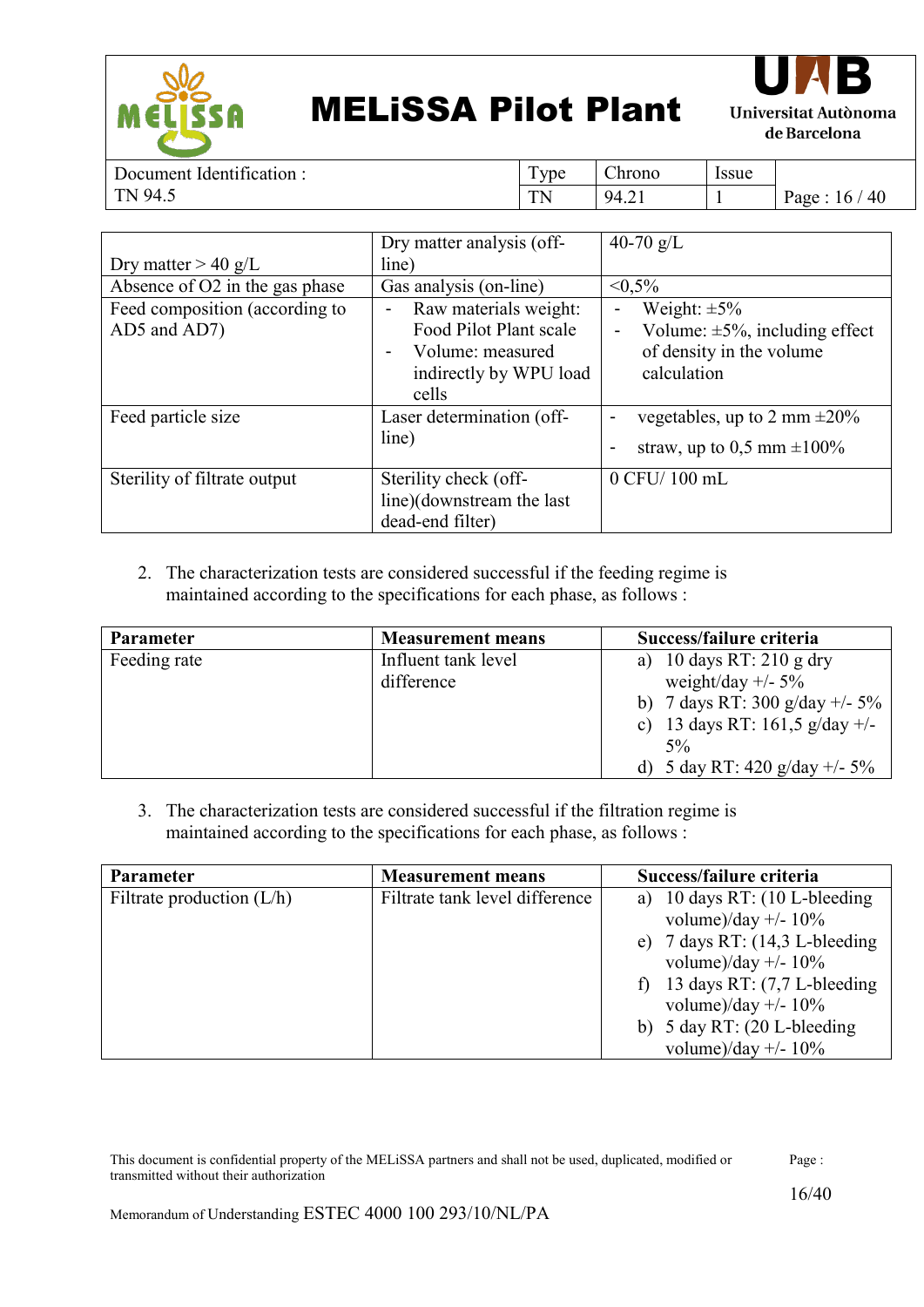



| : Identification :<br>Document | ype     | $\sim$<br>Anrono                         | <i><u><b>Issue</b></u></i> |            |
|--------------------------------|---------|------------------------------------------|----------------------------|------------|
| 94.5<br>$T_{\rm N}$            | ፐነ<br>. | $\sim$<br>94<br>$T_{\ast} \rightarrow T$ |                            | 40<br>Page |

4. The characterization tests are considered successful if the biogas production is maintained during the test, as follows :

| <b>Parameter</b>                  | <b>Measurement means</b>          | Success/failure criteria       |
|-----------------------------------|-----------------------------------|--------------------------------|
| Biogas production (L/day)         | Batch measurement of the          | Stable biogas production $\pm$ |
|                                   | evolved gas by the Pressure       | 20% around the average         |
|                                   | Volume Temperature (PVT)          | production, for each RT        |
|                                   | method in a fixed volume          | steady state                   |
|                                   | collection vessel                 |                                |
| Limited CH4+ production           | $CH4+$ analysis on-line           | $< 2\%$                        |
| Limited SH2 production            | SH2 analysis (off-line            | $\leq 1000$ ppm                |
|                                   | analyser)                         |                                |
| Limited H <sub>2</sub> production | H <sub>2</sub> analysis (off-line | $< 4\%$                        |
|                                   | analyser)                         |                                |

5. The characterization tests are considered successful if the values established for the steady state identification are maintained during the test (see Section 5.7), as follows :

| <b>Parameter</b>       | <b>Measurement means</b>    | Success/failure criteria        |
|------------------------|-----------------------------|---------------------------------|
| Dry matter $(g/L/day)$ | Dry matter analysis (off-   | Stable dry matter content $\pm$ |
|                        | line)                       | 15% around the average          |
|                        |                             | production, for each RT         |
|                        |                             | steady state                    |
| $VFA$ (g/L/day)        | VFA analysis (off-line)     | Stable VFA production $\pm$     |
|                        |                             | 20% around the average          |
|                        |                             | production, for each RT         |
|                        |                             | steady state                    |
| $COD$ (mg/L/day)       | Total COD analysis (off-    | Stable COD production $\pm$     |
|                        | line)                       | 15% around the average          |
|                        |                             | production, for each RT         |
|                        |                             | steady state                    |
| $CO2$ (g/day)          | Batch measurement of the    | Stable biogas production $\pm$  |
|                        | evolved gas by the Pressure | 20% around the average          |
|                        | Volume Temperature (PVT)    | production, for each RT         |
|                        | method in a fixed volume    | steady state                    |
|                        | collection vessel           |                                 |

| This document is confidential property of the MELiSSA partners and shall not be used, duplicated, modified or | Page: |
|---------------------------------------------------------------------------------------------------------------|-------|
| transmitted without their authorization                                                                       |       |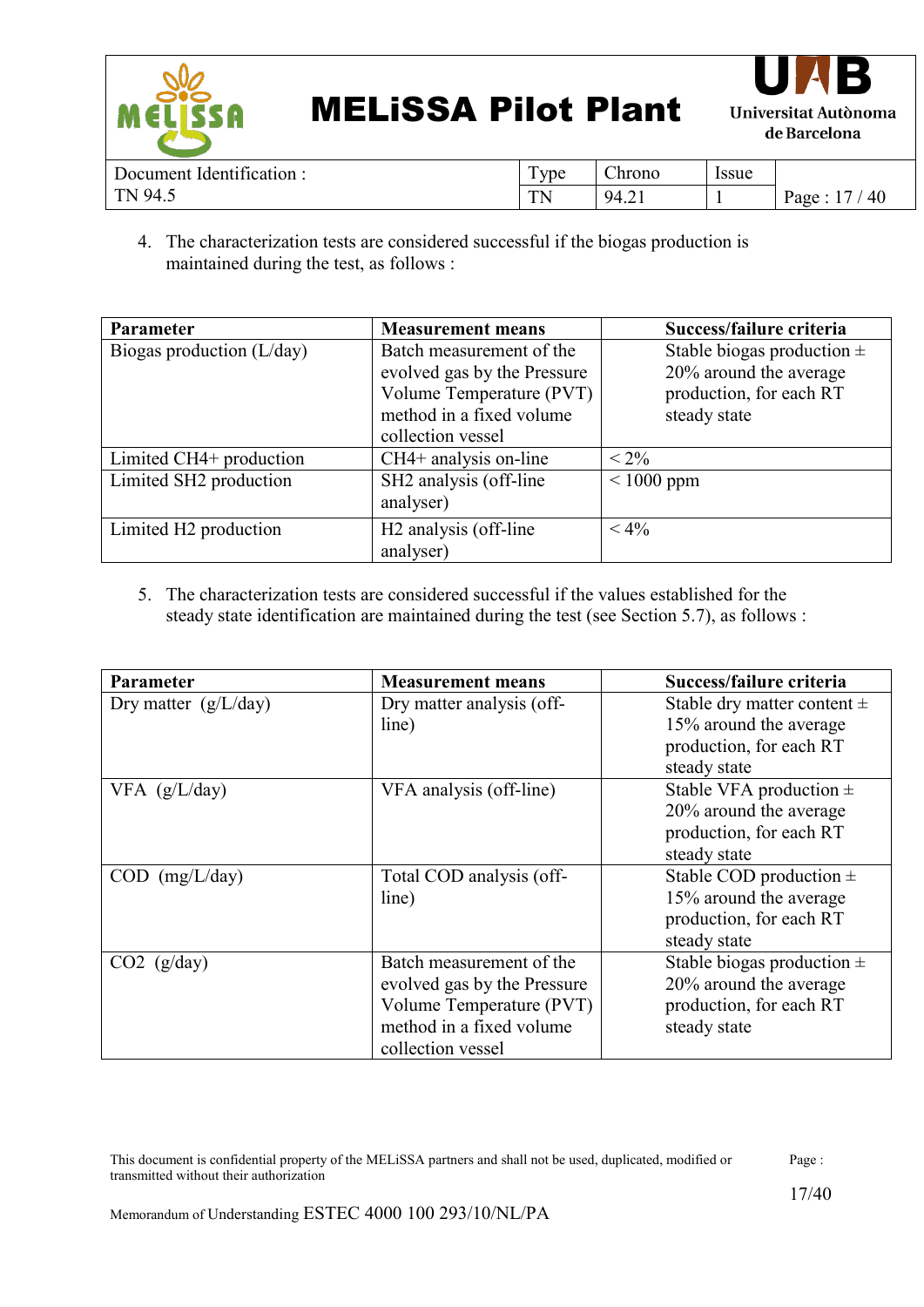



| : Identification :<br>Document | $\mathbf{r}$<br>vpe | $\sim$<br>Chrono                  | Issue |                  |
|--------------------------------|---------------------|-----------------------------------|-------|------------------|
| 94.5<br>TN.                    | TЛ<br>              | 94.21<br>$T_{\ast} \rightarrow T$ |       | 18<br>40<br>Page |

6. The characterization tests are considered successful if the information regarding VFA, CO2 and NH4+ production is available during the whole test, as follows :

| <b>Parameter</b>              | <b>Measurement means</b>   | Success/failure criteria |
|-------------------------------|----------------------------|--------------------------|
| VFA production                | VFA analysis (off-line)    | Data available*          |
| Ratio among the different VFA | VFA analysis (off-line)    | Data available*          |
| $NH4+$ production             | $NH4+$ analysis (off-line) | Data available*          |
| CO <sub>2</sub> production    | CO2 analysis (on-line)     | Data available*          |

\* In principle, the availability of data is the only success criterion established

7. The characterization tests are considered successful if the expected data have been collected according to the frequency and conditions specified in the corresponding analysis protocol for each phase, in order to evaluate the following parameters :

| Parameter                         | <b>Measurement means</b>     | Success/failure criteria |
|-----------------------------------|------------------------------|--------------------------|
| Elemental balances $(C, N, O, H)$ | Elemental analysis (off-     | Data available*          |
|                                   | line)                        |                          |
| Protein degradation               | Protein determination (off-  | Data available*          |
|                                   | line)                        |                          |
|                                   | Fiber determination (off-    | Data available*          |
| Fiber degradation                 | line)                        |                          |
| Minerals production               | Minerals analysis (off-line) | Data available*          |

\* In principle, the availability of data is the only success criterion established

8. The characterization tests are considered successful if the parameters demonstrating the proper performance of the membrane are obtained, as follows:

| <b>Parameter</b>              | <b>Measurement means</b>       | Success/failure criteria                                                                                                                                                                                                                                                                                                                                   |
|-------------------------------|--------------------------------|------------------------------------------------------------------------------------------------------------------------------------------------------------------------------------------------------------------------------------------------------------------------------------------------------------------------------------------------------------|
| Filtrate side turbidity       | VIAMASS probe                  | Data available*                                                                                                                                                                                                                                                                                                                                            |
| Retention of solid particles  | COD measurement (off-<br>line) | COD retained in the bioreactor must<br>be average $> 95\%$ :                                                                                                                                                                                                                                                                                               |
|                               |                                | $\mathrm{COD}_{\mathrm{Part}}$ (= $\mathrm{COD}_{\mathrm{Total}}$ - $\mathrm{COD}_{\mathrm{Soluble}}$ ) in<br>the filtrate $\leq 5\%$ of COD <sub>Part</sub> in the<br>bioreactor)<br>$\text{COD}_{\text{Part}}$ (= $\text{COD}_{\text{Total}}$ - $\text{COD}_{\text{Soluble}}$ ) in<br>the filtrate $\leq 5\%$ of COD <sub>Total</sub> in the<br>filtrate |
| Retain 100% of microorganisms | Sterility check (to be)        | $< 100$ CFU/ $100$ mL                                                                                                                                                                                                                                                                                                                                      |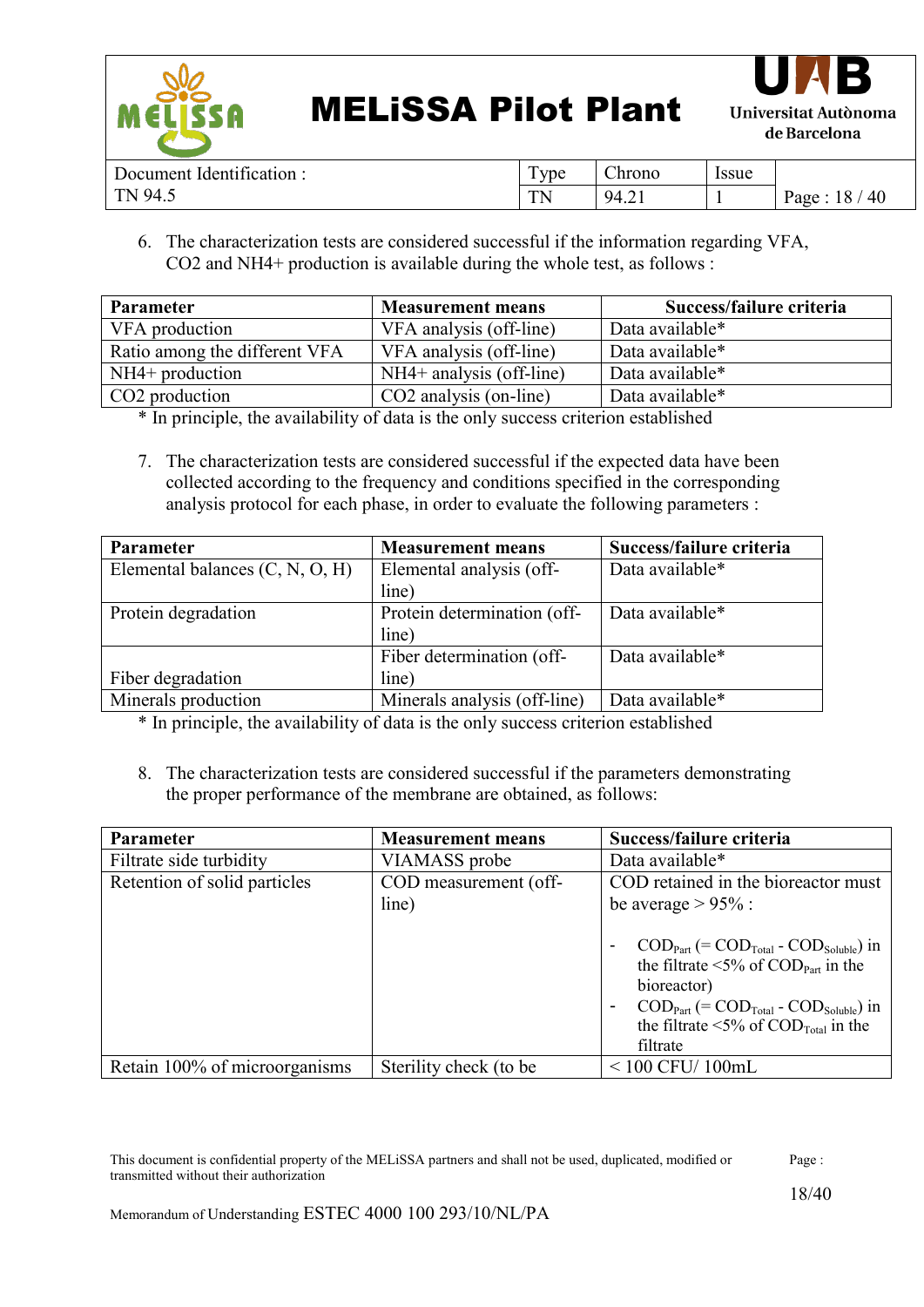



Document Identification : TN 94.5

Type | Chrono | Issue

 $TN$  | 94.21 | 1 | Page : 19 / 40

|                                                                                                                                                                | checked upstream the dead-<br>end filter)                                                                                                                 |                                                                                                                                                                                                                                                                  |
|----------------------------------------------------------------------------------------------------------------------------------------------------------------|-----------------------------------------------------------------------------------------------------------------------------------------------------------|------------------------------------------------------------------------------------------------------------------------------------------------------------------------------------------------------------------------------------------------------------------|
| Not selectively retain any of the<br>other product compounds ( <i>i.e</i> )<br>VFA, ammonium, minerals) that<br>should be further used in the<br>MELISSA loop. | Specific compounds<br>measurement (off-line<br>analysis)                                                                                                  | concentration of VFA in the<br>$\overline{\phantom{a}}$<br>$bioreactor = concentration of$<br>VFA in the filtrate $(+/- 10\%)$<br>Same for the rest of relevant<br>$\blacksquare$<br>compounds (NH4+, minerals:<br>PO43-, SO42-, Cl-, Na+,<br>$Mg2+$ , K+, Ca2+) |
| Feasibility of steam sterilization<br>of the membrane $(121-125$ °C, at<br>1-1,3 bar, during $20-30$ min)                                                      | Temperature measurement<br>(on-line); checking<br>membrane performance as<br>per the rest of parameters<br>described in this table after<br>sterilization | Ability of whistand the sterilisation<br>temperature and maintaining<br>membrane properties (as defined in<br>with the rest of parameters within<br>this table) long-term afterwards                                                                             |
| Feasibility of chemical<br>disinfection of the membrane<br>(NaOH 1%)                                                                                           | checking membrane<br>performance as per the rest<br>of parameters described in<br>this table after disinfection                                           | Ability to withstand the disinfection<br>treatment and maintain membrane<br>properties (as defined in with the<br>rest of parameters within this table)<br>long-term afterwards                                                                                  |

\* In principle, the availability of data is the only success criterion established until the equipment will be considered validated.

9. The degree of closure of the mass balance is also considered as a success criterion for the sampling and analyses activities. The ratio of measured/calculated output total mass by the measured/calculated input total mass on the bioreactor should be higher than 90%.

| <b>Parameter</b>           | <b>Measurement means</b>   | Success/failure criteria |
|----------------------------|----------------------------|--------------------------|
| Total mass balance closure | Ratio of                   | $0,9-1,1$                |
|                            | measured/calculated output |                          |
|                            | of total mass versus the   |                          |
|                            | measured/calculated input  |                          |
|                            | of total mass from the     |                          |
|                            | analyses and measurements  |                          |
|                            | performed as per the       |                          |

| This document is confidential property of the MELISSA partners and shall not be used, duplicated, modified or | Page: |
|---------------------------------------------------------------------------------------------------------------|-------|
| transmitted without their authorization                                                                       |       |
|                                                                                                               | 19/40 |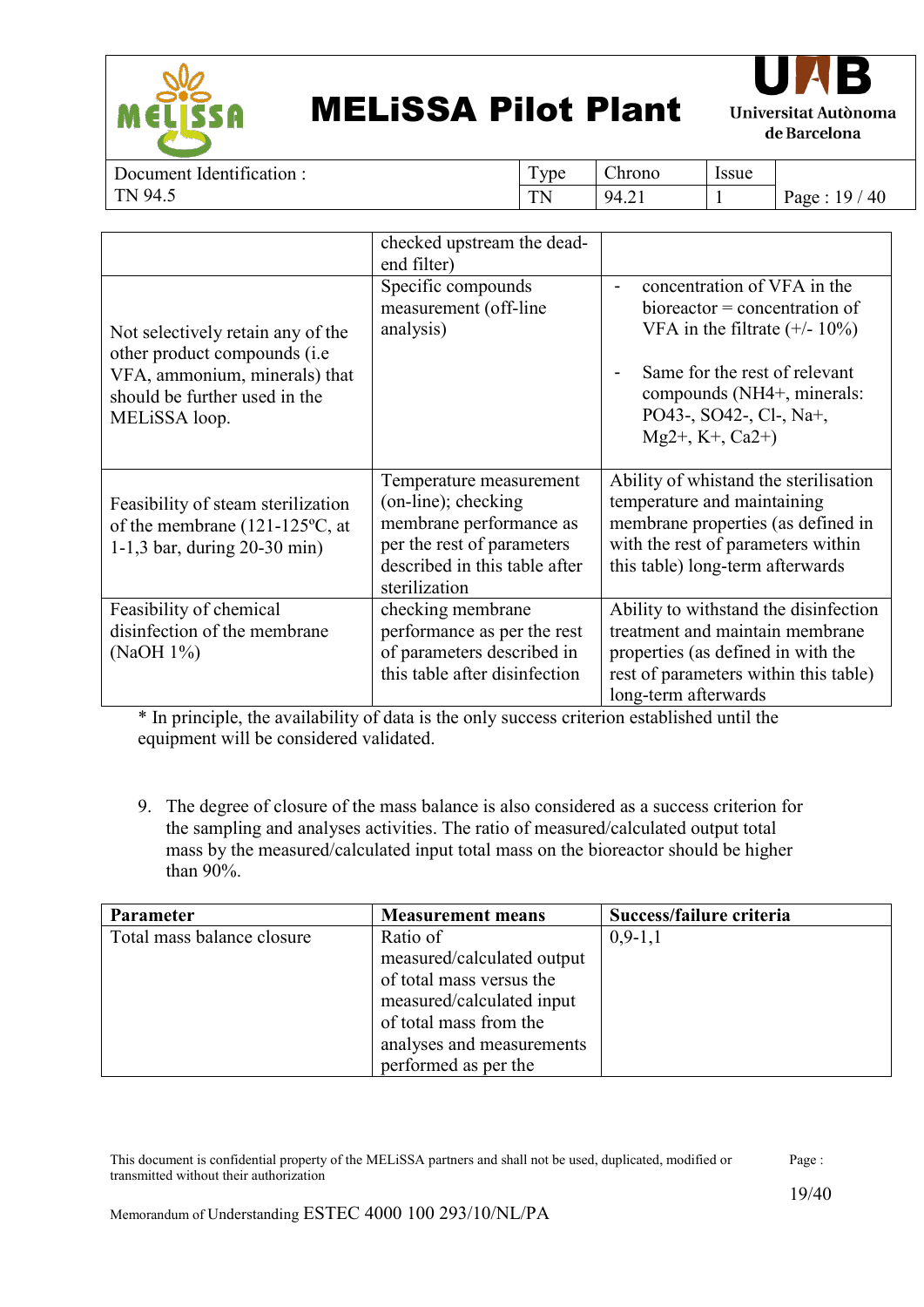



Document Identification : TN 94.5

Type | Chrono | Issue TN | 94.21 | 1 | Page :  $20/40$ 

| corresponding analytical |  |
|--------------------------|--|
| protocols                |  |

10. Similar success criteria on C mass balance and N mass balance closures are defined and set to 80%.

| Parameter                   | <b>Measurement means</b>    | Success/failure criteria |
|-----------------------------|-----------------------------|--------------------------|
| C mass balance closure rate | Ratio of                    | $0, 8-1, 2$              |
|                             | measured/calculated output  |                          |
|                             | mass of carbon versus the   |                          |
|                             | measured/calculated input   |                          |
|                             | mass of carbon, from the    |                          |
|                             | analyses and measurements   |                          |
|                             | performed as per the        |                          |
|                             | corresponding analytical    |                          |
|                             | protocols                   |                          |
| N mass balance closure rate | Ratio of                    | $0, 8 - 1, 2$            |
|                             | measured/calculated output  |                          |
|                             | mass of nitrogen versus the |                          |
|                             | measured/calculated input   |                          |
|                             | mass of nitrogen, from the  |                          |
|                             | analyses and measurements   |                          |
|                             | performed as per the        |                          |
|                             | corresponding analytical    |                          |
|                             | protocols                   |                          |

11. The characterization tests are considered successful if the biomass evolution is monitored and the stability of the bacterial consortium is not negatively affected on the long-term by the filtration unit hardware or other:

| Parameter                       | Measurement means        | Success/failure criteria       |
|---------------------------------|--------------------------|--------------------------------|
| Biomass concentration $(g/L)$   | VIAMASS probe            | Data available*                |
| Retentate side turbidity        | Turbidity sensor (OPTEK) | Data available*                |
| C1 stable aerobic and anaerobic | Cell count determination | Stable microbial concentration |
| cell count along the tests      | (off-line)               | $(10^{6\pm1})$                 |

\* In principle, the availability of data is the only success criterion established until the equipment will be considered validated.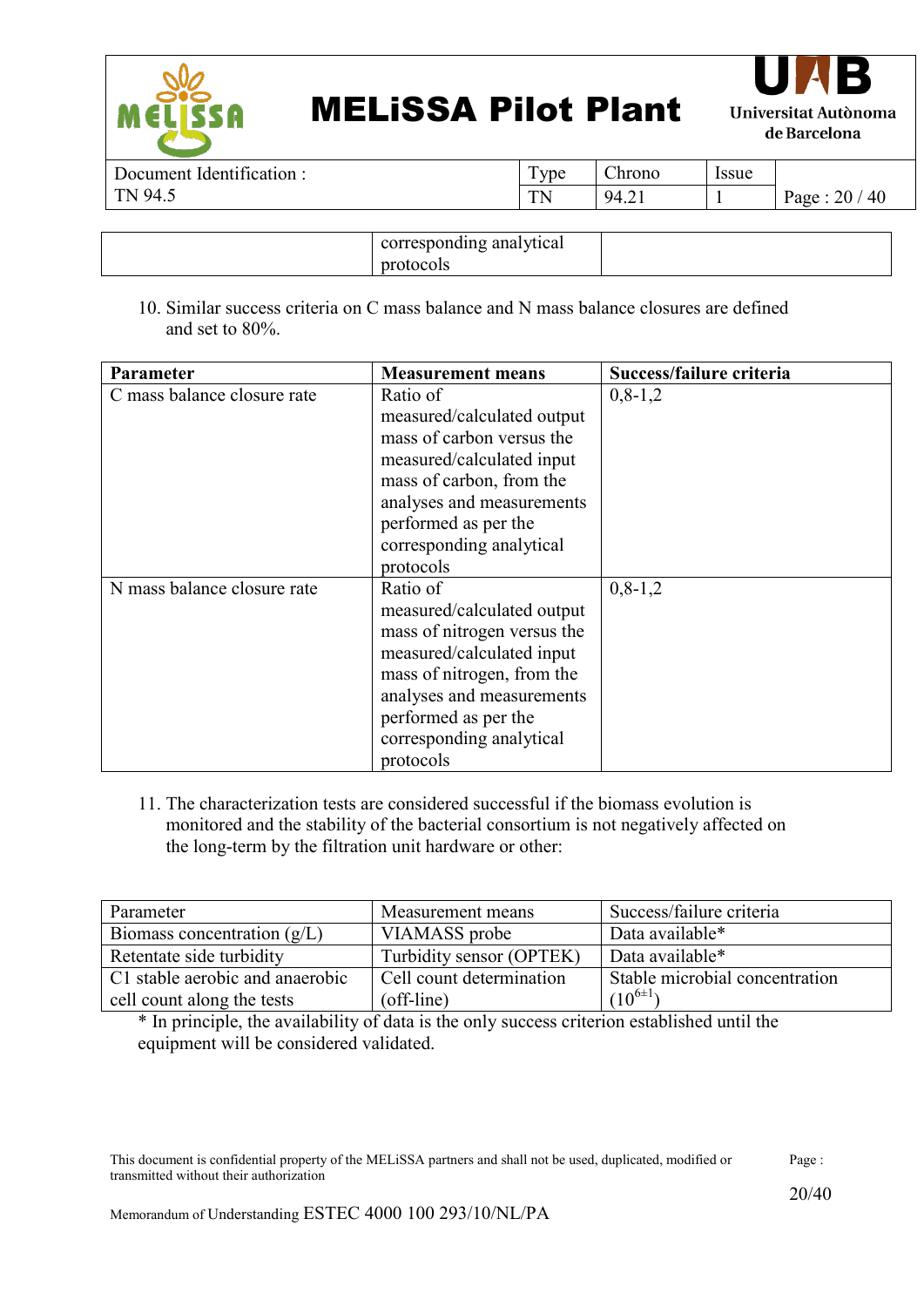

| Document Identification: |  |
|--------------------------|--|
| TN 94.5                  |  |

| Type | Chrono | <i>ssue</i> |               |
|------|--------|-------------|---------------|
| TN   | 94.21  |             | Page: $21/40$ |

#### **5.7.** *Test sequence*

<span id="page-20-0"></span>The characterization tests sequence can be summarized as follows :

Phase 1 · maintenance of the inoculum

This phase has been already extensively performed during the first part of 2011, with the following objectives :

- to provide the nominal volume of broth for C1 bioreactor (100L)
- to obtain the adequate level of growth for the RT tests (established in >40g/L dry weight)

Phase 2 : ramp-up of the culture in the C1 bioreactor up to continuous conditions

This phase has been performed starting from summer 2011, and was oriented to the following objectives :

- to establish a continuous feeding regime
- to establish a continuous filtration regime
- to establish a continuous biogas production
- to replace maintenance feed by nominal feed including faeces
- to reach a nominal RT of 10 days, equivalent to 10L/day of feeding and 10 L/day of filtrate production

Phase 3 : 10 days liquid residence time test, and within this phase :

- to reach a steady state, based on the evolution of the bioreactor dry matter, VFA production,  $CO<sub>2</sub>$  production, and total COD evolution, including a period of at least three RT of stable performance, meaning 30 days
- to retrieve data from a period of at least one RT at the steady state

Phase 4 : 7 days liquid residence time test, and within this phase :

- to reach a steady state, based on the evolution of the bioreactor dry matter, VFA production,  $CO<sub>2</sub>$  production, and total COD evolution, including a period of at least three RT of stable performance, meaning 21 days
- to retrieve data from a period of at least one RT at the steady state

Phase 5 : 13 days liquid residence time test, and within this phase: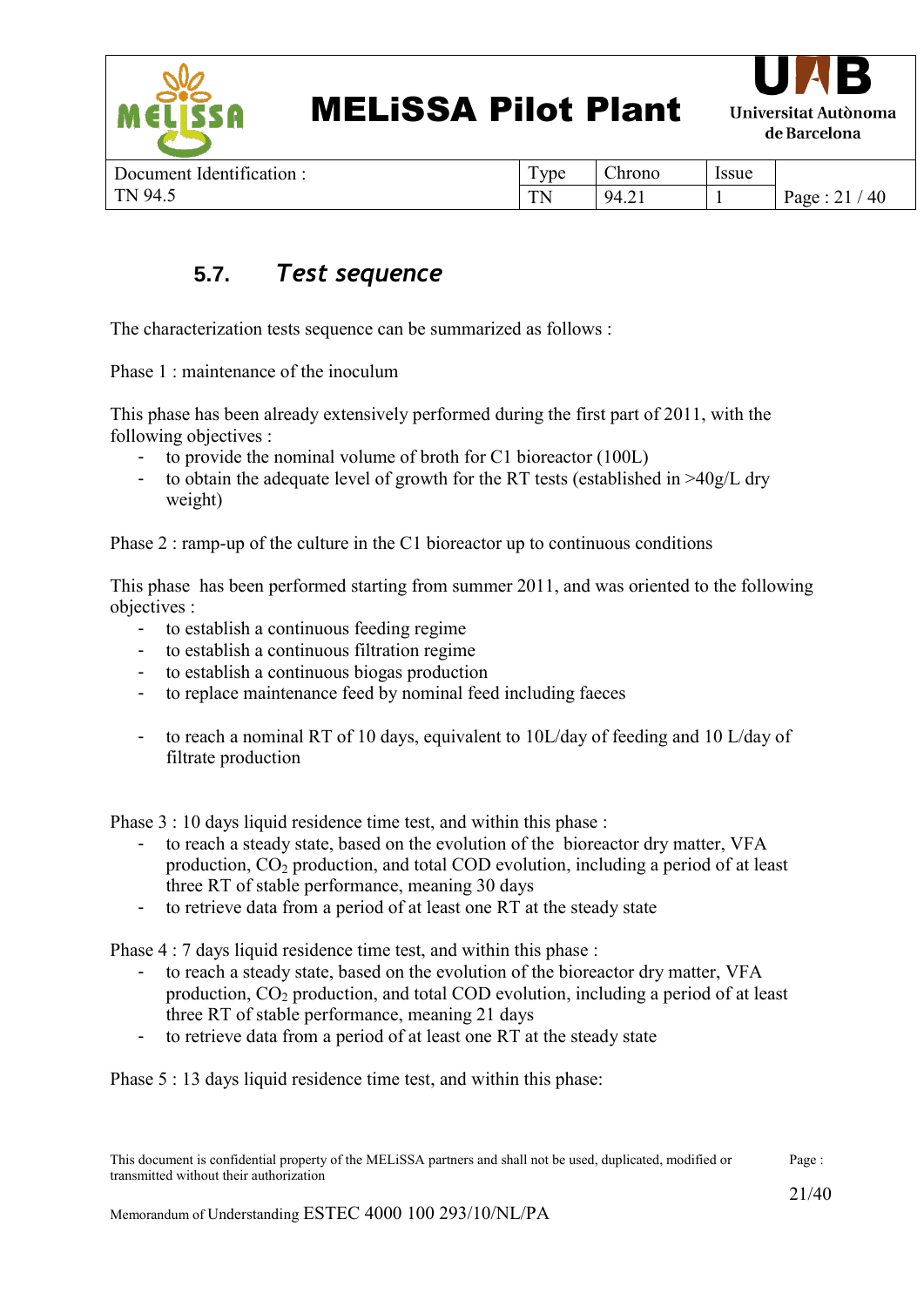



| r<br>dentification:<br>Document | $\overline{ }$<br>ype | ~·<br>hrono  | <i><u><b>Issue</b></u></i> |                   |
|---------------------------------|-----------------------|--------------|----------------------------|-------------------|
| 94.5<br>$T_{\rm A}$<br>. .      | TЛ.<br>.              | 94<br>T. 2 1 |                            | 40<br>Page<br>– – |

- to reach a steady state, based on the evolution of the bioreactor dry matter, VFA production,  $CO<sub>2</sub>$  production, and total COD evolution, including a period of at least three RT of stable performance, meaning 39 days
- to retrieve data from a period of at least one RT at the steady state

Phase  $6:5$  days liquid residence time test, and within this phase:

- to reach a steady state, based on the evolution in the bioreactor of the dry matter, VFA production, CO<sup>2</sup> production, and total COD evolution, including a period of at least three RT of stable performance, meaning 15 days
- to retrieve data from a period of at least one RT at the steady state

| <b>Test Phase</b>                                                                       | Applicable protocol                                                               | Applicable sampling/analysis<br>protocol                                                         |
|-----------------------------------------------------------------------------------------|-----------------------------------------------------------------------------------|--------------------------------------------------------------------------------------------------|
| Phase 1: maintenance of the<br>inoculum                                                 | MPP-OP-10--1001                                                                   | TN 94.21: CI sampling and<br>analysis protocols- Issue 1-<br>preliminary definition              |
| Phase 2 : ramp-up of the culture<br>in the C1 bioreactor up to<br>continuous conditions | MPP-OP-10--1001                                                                   | TN 94.21: CI sampling and<br>analysis protocols- Issue 1-<br>preliminary definition              |
| Phase 3 : 10 days liquid<br>residence time test                                         | TN 94.62: "CI test protocol:<br>nominal operation"                                | TN 94.22: CI sampling and<br>analysis protocols- Issue 2- test<br>with 10 days residence time    |
| Phase 4 : 7 days liquid residence<br>time                                               | TN 94.63: "CI test protocol:<br>natural perturbation (7 days<br>residence time)"  | TN 94.23: CI sampling and<br>analysis protocols- Issue 3- test<br>with 7 days residence time     |
| Phase 5 : 13 days liquid<br>residence time test                                         | TN 94.64: "CI test protocol:<br>natural perturbation (13 days<br>residence time)" | TN $94.24$ : CI sampling and<br>analysis protocols- Issue 4- test<br>with 13 days residence time |
| Phase 6 : 5 days liquid residence<br>time test                                          | TN 94.65: "CI test protocol:<br>natural perturbation (5 days<br>residence time)"  | TN $94.25$ : CI sampling and<br>analysis protocols- Issue 5- test<br>with 5 days residence time  |

The protocols for the different phases are the following ones :

This document is confidential property of the MELiSSA partners and shall not be used, duplicated, modified or transmitted without their authorization Page :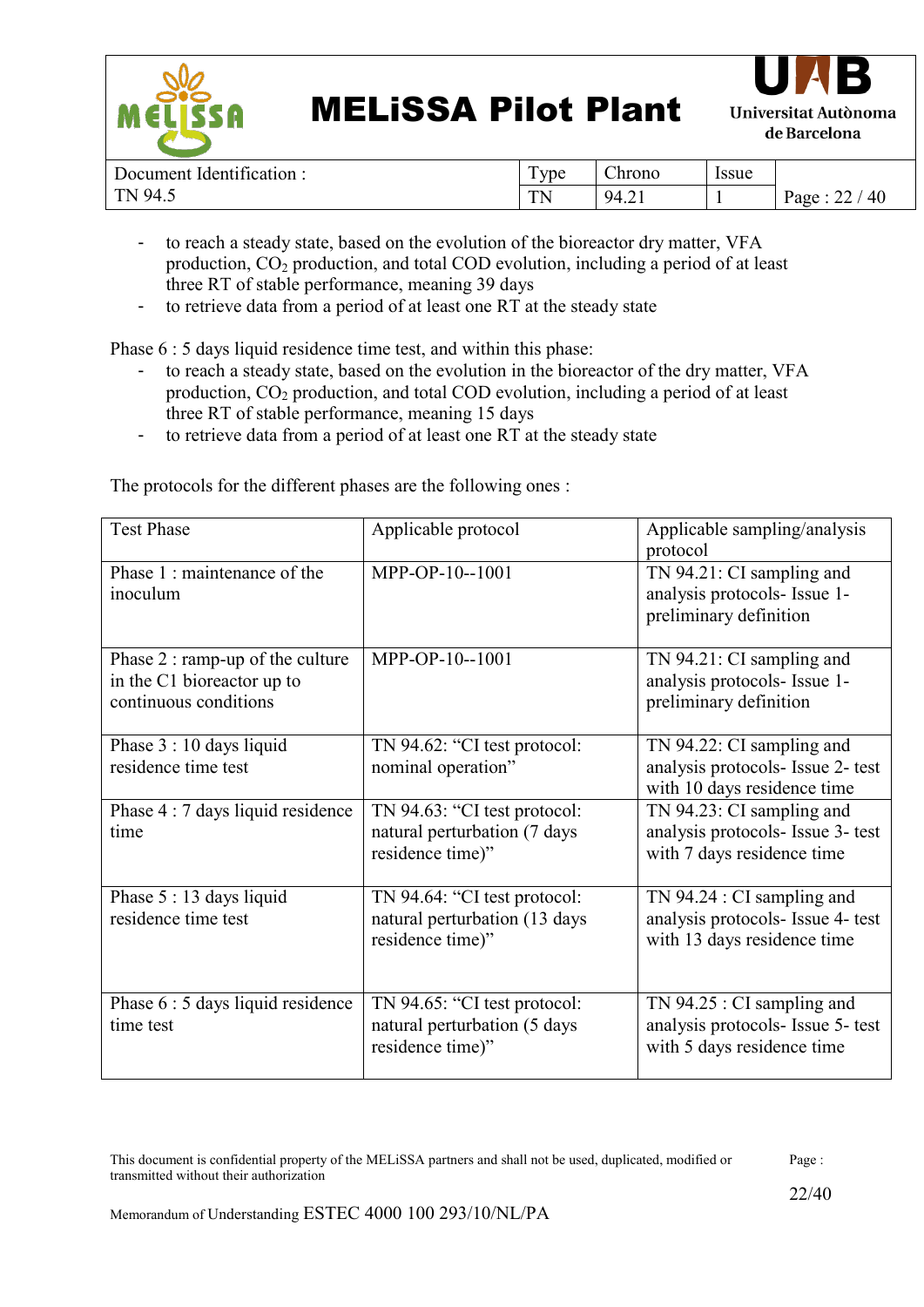

| Document Identification : |  |
|---------------------------|--|
| TN 94.5                   |  |

| Type | Chrono | Issue |               |
|------|--------|-------|---------------|
| TN   | 94.21  |       | Page: $23/40$ |

#### **5.8.** *Test deliverables*

<span id="page-22-0"></span>As-run procedures Follow-up sheets Analytical records Datasheets from server datalogging Balances calculation sheets Test results and reports

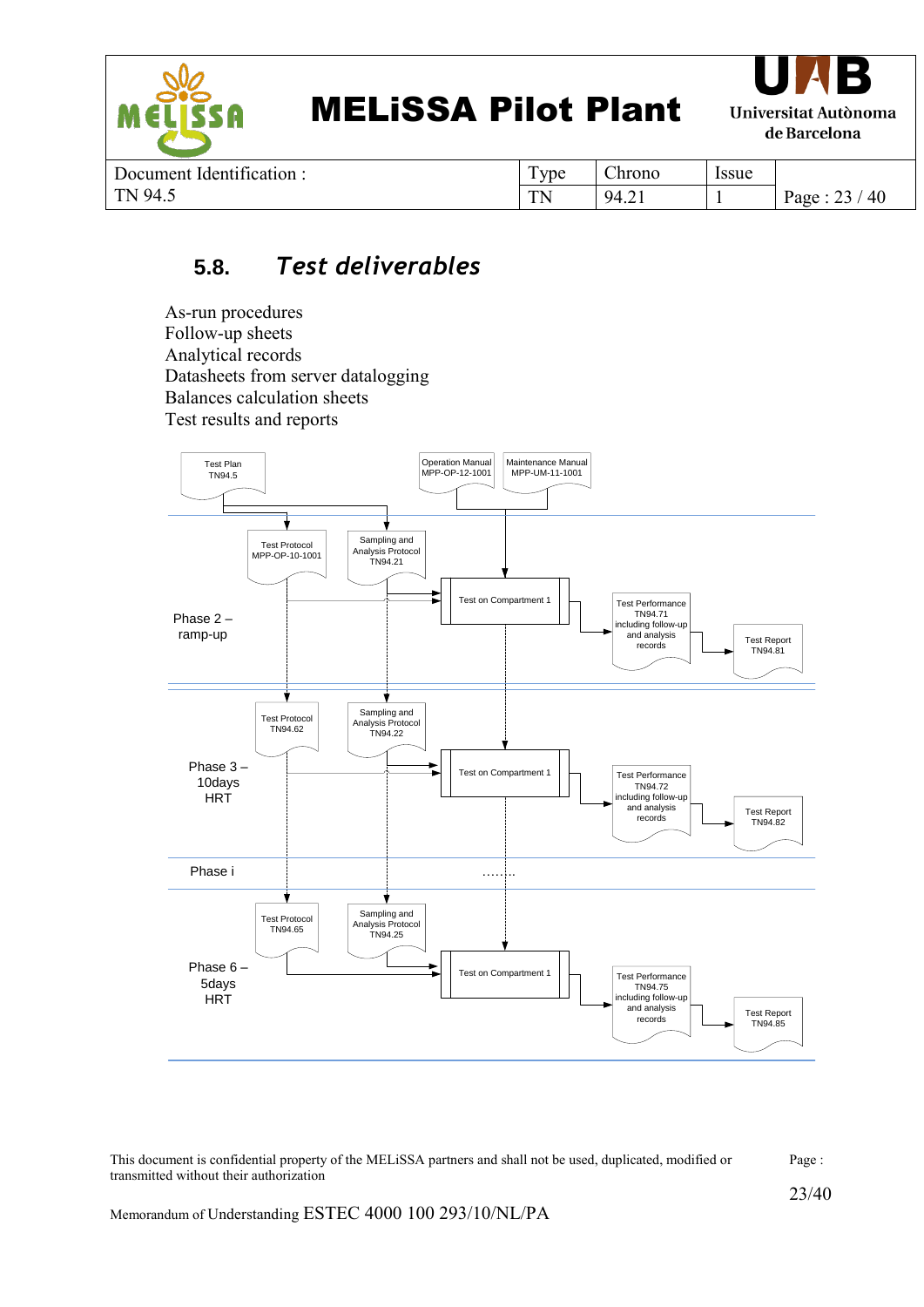



Document Identification : TN 94.5

| Type | Chrono | <i>Issue</i> |               |
|------|--------|--------------|---------------|
| TN   | 94.21  |              | Page: $24/40$ |

## <span id="page-23-0"></span>**6.Data collection plan – Sampling plan**

### **6.1.** *Uncertainty acceptance level*

<span id="page-23-1"></span>The uncertainty budget has not been exhaustively assessed for all the measurement techniques to be implemented.

A general approach is to accept on all biological samples an uncertainty of 10% due to the natural variety present in the sample.

For three measurement techniques, the uncertainty was assessed, and the budget was calculated : pH, gas mass flow and VFA (see the corresponding protocols for further details)

The calculated expanded uncertainties with a level of confidence of 95% are respectively +- 0.065 pH unit for pH and 2% for CH4 gas mass flow. For the VFAs measurement using the gas chromatography, the current method reaches an expanded uncertainty of 44% to 69% with a level of confidence of 95%. For HPLC technique, the standard deviation should be lower than 20%, but the detailed uncertainty budget has not been evaluated.

#### **6.2.** *Measurement plan*

<span id="page-23-2"></span>The measurement plan as discussed among the partners of call off order 3 includes the three following priority groups (cf. MPP-MOM-08-1007):

| Priority 1         |                                                    |
|--------------------|----------------------------------------------------|
| Phase              | Physical or chemical or biological parameter       |
| Liquid/solid phase | total liquid flow or volumes                       |
|                    | Dry matter                                         |
|                    | ashes                                              |
|                    | sample volume                                      |
|                    | <b>CHON</b> total                                  |
|                    | Minerals: P, Ca, Mg, Na, K, Si, S, Fe, Al, Ba, Cr, |
|                    | Cu, Mn, Ni, Sr, Zn, Mo, Ti, Be, V, Co, As, Se,     |
|                    | Pd, Pb, Cd, Sn, Sb, W, Hg                          |
|                    | <b>VFAs</b>                                        |
|                    | NH4+                                               |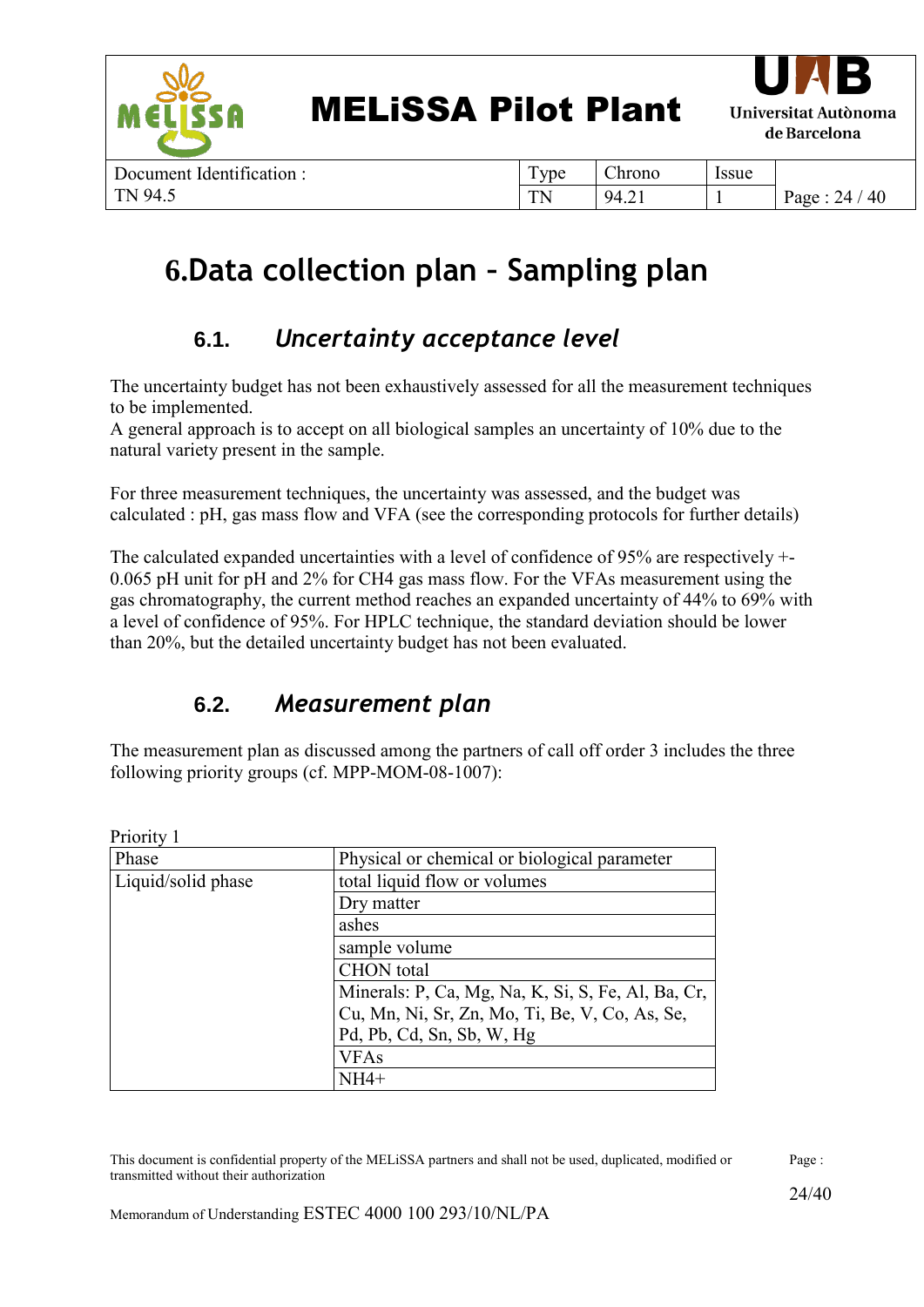



Document Identification : TN 94.5 Type Chrono Issue TN 94.21 1 Page :  $25 / 40$ 

| Gas phase | total mass gas flow or volumes |
|-----------|--------------------------------|
|           |                                |
|           | H2                             |
|           | CH4                            |
|           | H2S                            |
|           |                                |
|           | Sample volume                  |

#### Priority 2

| Phase              |                                              |
|--------------------|----------------------------------------------|
|                    | Physical or chemical or biological parameter |
| Liquid/solid phase | ЕC                                           |
|                    | pΗ                                           |
|                    | Temperature                                  |
|                    | speed of blenders                            |
| Gas phase          | Pressure                                     |

#### Priority 3

| Phase              | Physical or chemical or biological parameter |
|--------------------|----------------------------------------------|
| Liquid/solid Phase | Proteins                                     |
|                    | Fibers                                       |
|                    | Carbohydrates                                |
|                    | lipids                                       |
|                    | alcalinity                                   |
|                    | <b>CST</b>                                   |
|                    | aerobic count                                |
|                    | anaerobic count                              |
|                    | turbidity                                    |
|                    | particles size                               |
|                    | COD soluble                                  |
|                    | COD total                                    |
|                    | N total                                      |
| Gas Phase          | gas contaminants                             |

This document is confidential property of the MELiSSA partners and shall not be used, duplicated, modified or transmitted without their authorization Page :

25/40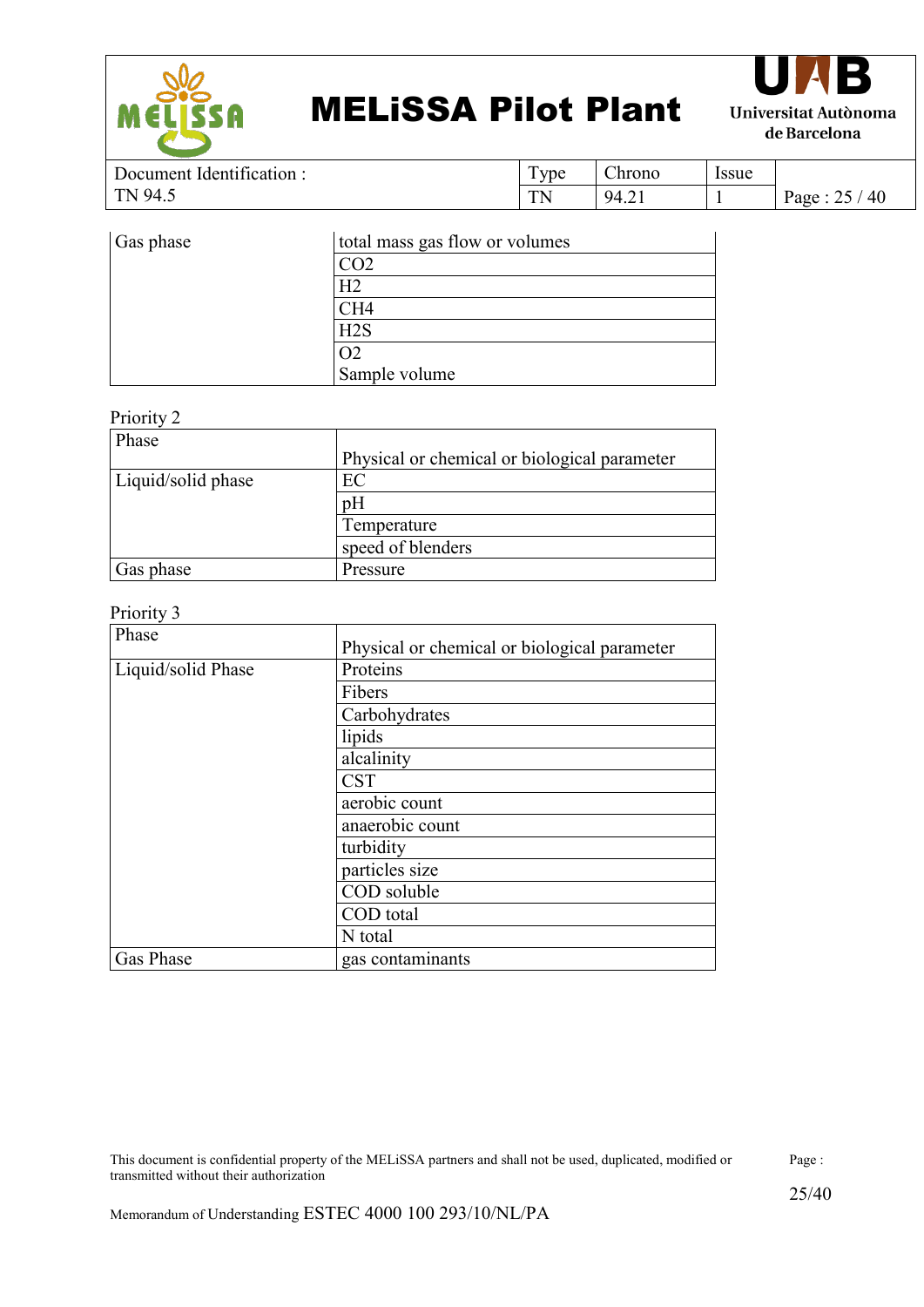

| Document Identification: | vpe     | .)hronc        | Issue |                  |
|--------------------------|---------|----------------|-------|------------------|
| $TN$ 94 5                | TN.<br> | 942<br>· ⊤.∠ ⊥ |       | 40<br>26<br>Page |

### **6.3.** *Sampling techniques*

- <span id="page-25-0"></span>- For gas samples, a dedicated circuit allows to continuously circulate, dry out and analyze the biogas for CO2 and CH4 assaying. A bypass line also allows to force the biogas from C1 bioreactor to a portable analyzer in order to make further assays (CH4,CO2, but also O2, H2 and H2S).
- For liquid/solid samples, various ports allow to bleed through manual valves the content of the bioreactor.
- No continuous sampling of liquid/solid phase is planned.
- When making a sampling, the first bled mL are thrown away in order to take a sample that be representative of the sampling point.
- The samplings made on the filtrate circuits and tank, ie downstream the UF membranes, are made in sterile conditions, with a previous steam sterilization, in order to preserve the sterility of the filtrate circuits and to collect a sterile sample.

### <span id="page-25-1"></span>**6.4.** *Sample size, frequency, locations*

#### **6.4.1.** *Liquid/solid sampling size*

<span id="page-25-2"></span>Each liquid sample is taken into a clean container of 100mL volume with a screwable lid (sterile when used for microbiological samples). The exact volume can be lower than 100mL but should be traced every time a sample is taken, preferably recording the mass of the sample (for further details, see the dedicated sampling protocols TN94.22-94.25)

The representativeness should be guaranteed :

- reproductibility of each measurement
- representativity of sampling taken in the reactor (in function of the sampling location)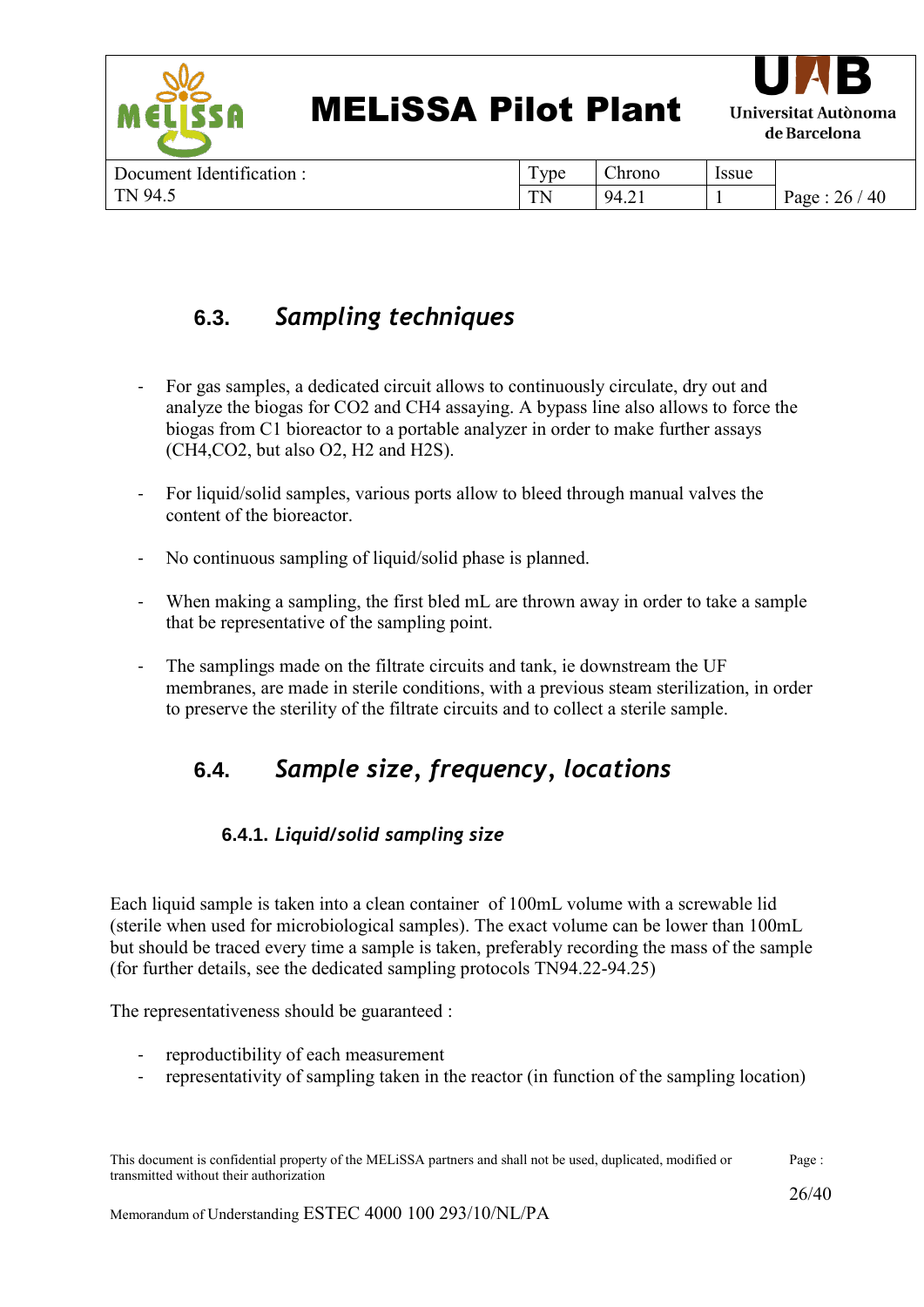

| Document Identification : | vpe \te | $\sim$<br>Chrono               | <i>ssue</i> |            |
|---------------------------|---------|--------------------------------|-------------|------------|
| $\vert$ TN 94.5           | . .     | 94<br>$\overline{\phantom{a}}$ |             | 40<br>Page |

#### **6.4.2.** *Liquid sampling locations*

<span id="page-26-0"></span>The following liquid sampling locations can be found in C1 compartment (further details are provided in AD5) :

- Liquid sampling port on Influent Tank :one sampling port is available on the lower part of the influent tank (HV 1000 07).
- Liquid sampling port on Bioreactor Tank: two sampling ports can be used : a lower side port (HV  $1007$  02) and the bottom port (HV  $1007$  02).
- Liquid sampling port on Effluent Tank : two sterilizable ports can be used to take filtrate sample from the effluent tank (HV\_1204\_01 and HV\_1204\_02),
- and there is one additional sampling port in the filtrate line upstream the filtrate tank (HV\_1210\_03).

#### **6.4.3.** *Analysis frequency on the liquid/solid phase*

<span id="page-26-1"></span>The circuit where to sample and the average frequency at which the samples should be taken on the liquid phase will be adjusted in every single sampling and analysis protocols (TN94.22 to TN94.25).

#### **6.4.4.** *Analysis frequency on the gas phase*

<span id="page-26-2"></span>The circuit where to sample and the average frequency at which the samples should be taken on the gas loop will be adjusted in every single sampling and analysis protocols (TN94.22 to TN94.25).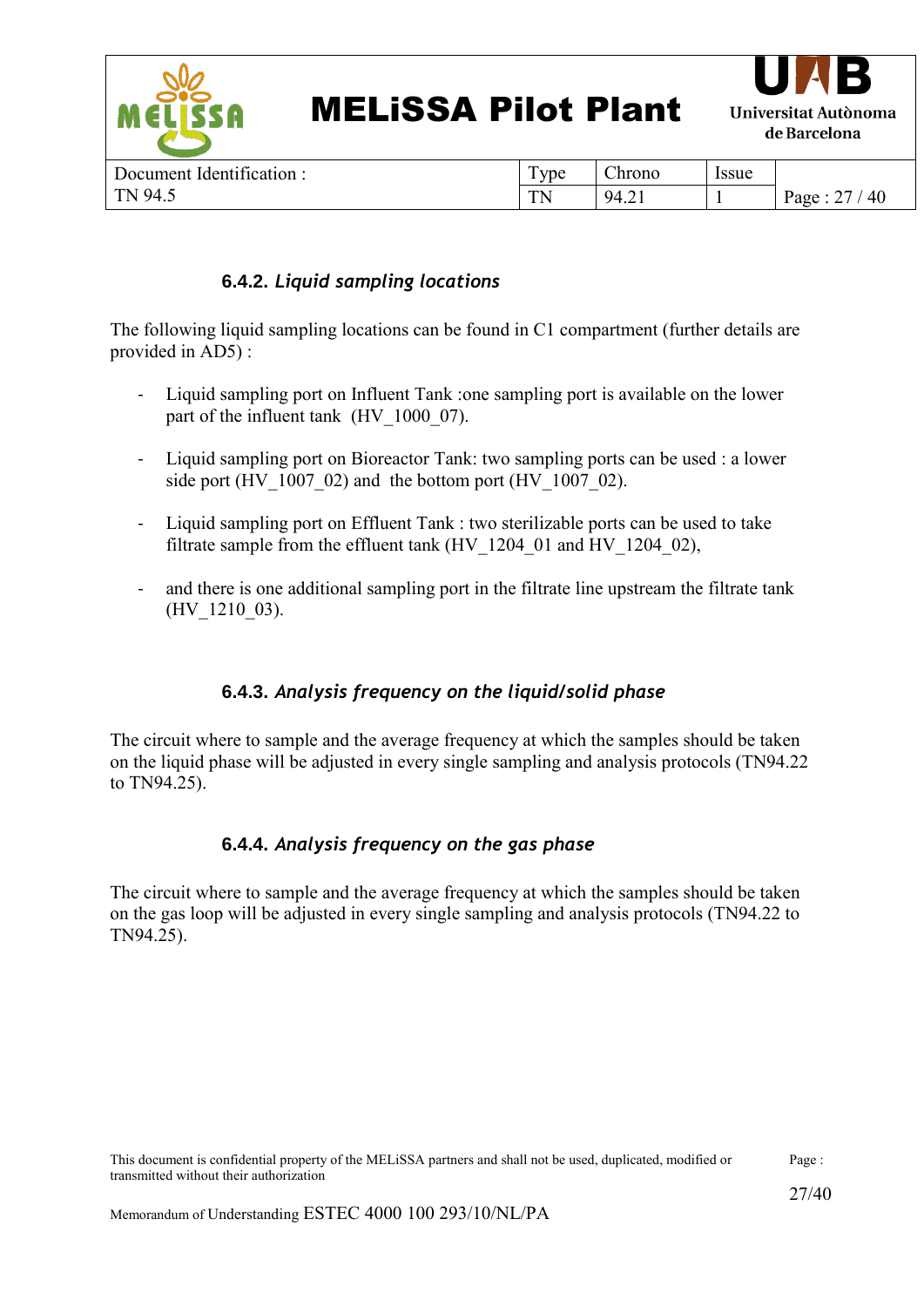

#### **6.5.** *Analysis*

<span id="page-27-0"></span>The analytical procedures are described in the corresponding analytical protocols for each test.

### <span id="page-27-1"></span>**7.Resources for the test**

#### **7.1.** *Personnel: staff qualification and training needs*

<span id="page-27-2"></span>The MPP Bioprocess Engineer and the MPP technicians are qualified to operate the C1 compartment.

The MPP Analysis Technicians are qualified to perform the sampling operations and the MPP inhouse analyses.

#### <span id="page-27-3"></span>**7.2.** *Hardware: instruments, specific part, hardware for software operation, calibration certificates*

- C1 Compartment hardware as described in AD5.
- C1 PLC
- <span id="page-27-4"></span>- Analytical equipment as described in the detailed analysis protocols.

#### **7.3.** *Software: verification of software, backup needs*

- All acquisitions have been validated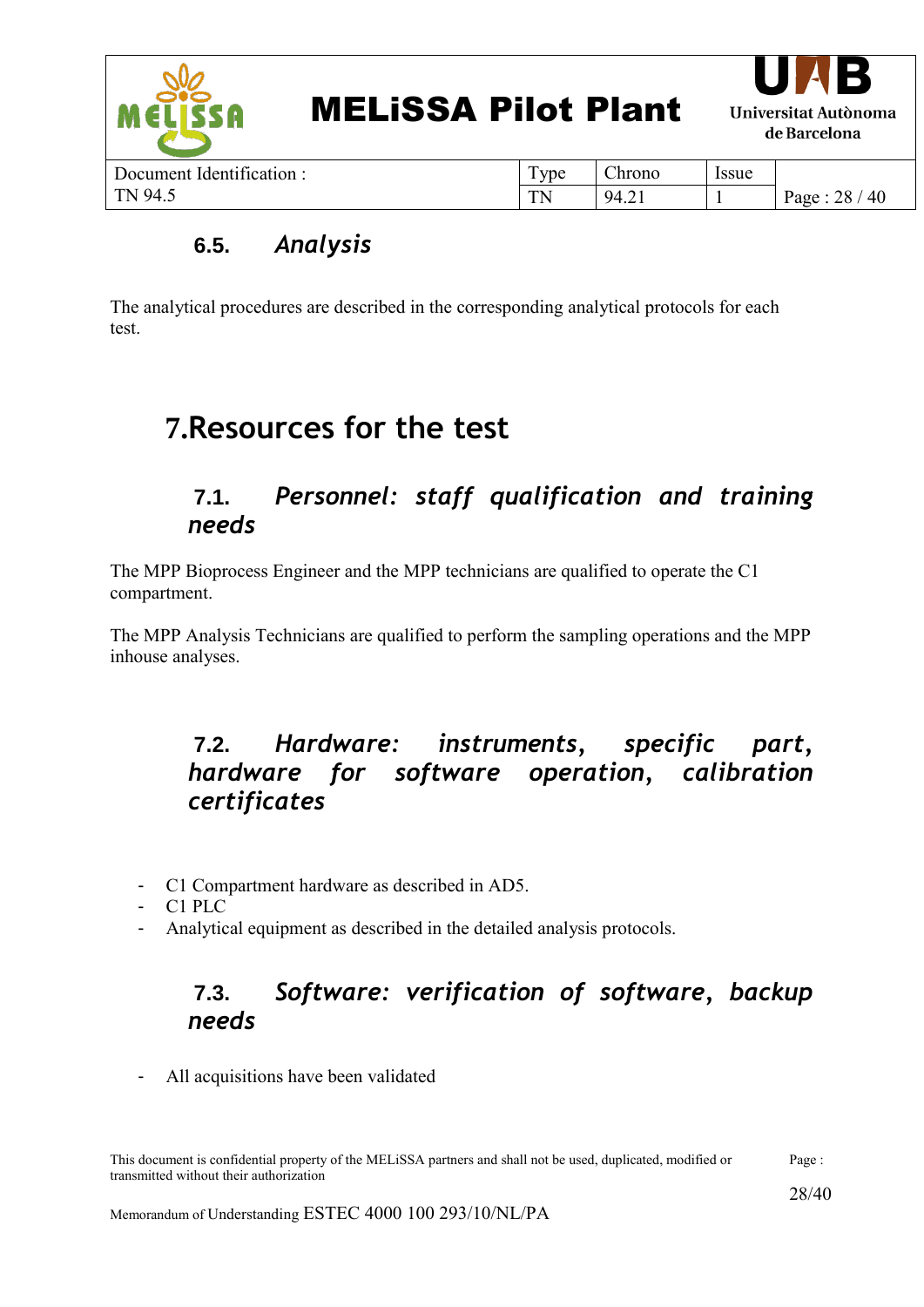

| Document Identification : |  |
|---------------------------|--|
| TN 94.5                   |  |

Type Chrono Issue TN | 94.21 | 1 | Page : 29 / 40

- PLC is connected to the data acquisition server (Scada / Ifix)
- The software used for C1 PLC control is the Schneider Concept V2.6.
- Microsoft Excel for calculations

No special backup is needed for these tests apart of the nominal server backup.

### **7.4.** *Facilities : environmental needs, test conditions, interfaces needs, utilities needs*

<span id="page-28-0"></span>MPP Utilities: steam, compressed air, decalcified and deionised water, cooling water, power, N2 needed as specified in AD4 and AD5. Interfaces: sewage.

<span id="page-28-1"></span>For detailed information about MPP Utilities, see RD5.

### **8.Responsibilities**

#### **8.1.** *Management team*

<span id="page-28-2"></span>Bioprocess engineer and Technical manager: Preparation of test plan, supervision of tests, review test results, reporting.

#### **8.2.** *Testing team*

- <span id="page-28-3"></span>Maintenance technician: hardware related tests execution and annotation of test procedures and calibration/maintenance records
- Lab technician: analysis and hardware related tests execution and annotation of test procedures, follow-up and calibration/analysis records
- Bioprocess engineer: definition of the protocol, execution and annotation of test procedures, follow-up and calibration/analysis records supervision, test results elaboration and reporting

### **8.3.** *Testing support team*

<span id="page-28-4"></span>- N.A.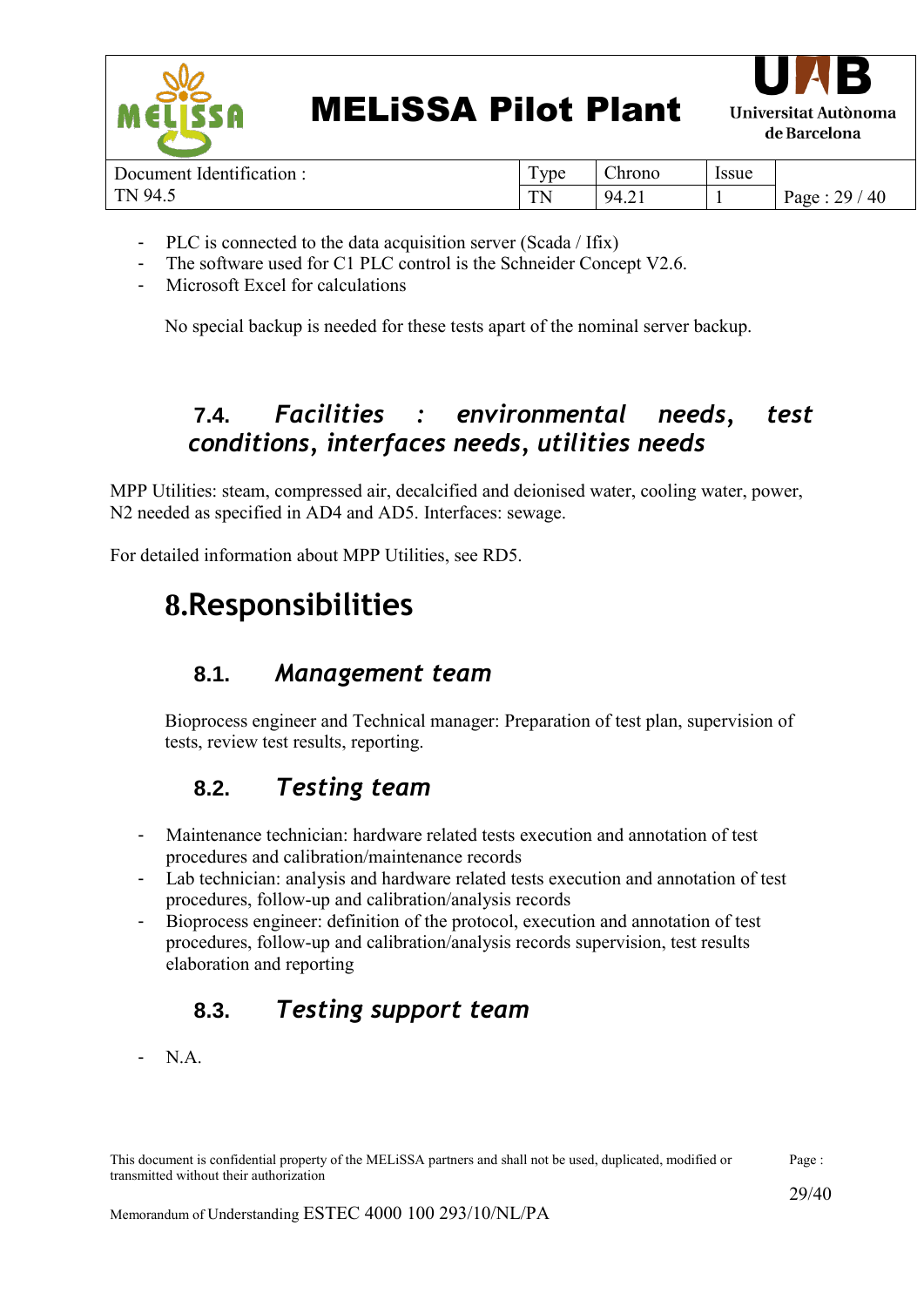



| $\cdot$ $\sim$<br>dentification:<br>Jocument | $\sqrt{2}$<br>ype<br><b>.</b> | $\sim$<br>Chrono          | Issue |                               |
|----------------------------------------------|-------------------------------|---------------------------|-------|-------------------------------|
| 94<br>TN.<br>$\ddotsc$<br>.                  | $T_{\rm N}$<br>.              | $\sim$ 1<br>94<br>· ⊤.∠ ⊥ |       | 30 <sub>1</sub><br>40<br>Page |

| <b>Test Phase</b>         | Author    | Checked by | Approved by | Approved by      |
|---------------------------|-----------|------------|-------------|------------------|
|                           |           |            |             | customer         |
| Test Plan TN94.5          | E.Peiro   | A. Fossen  | F. Gòdia    | B. Lamaze        |
| Sampling and analysis     | A. Fossen | E.Peiro    | F. Gòdia    | B. Lamaze        |
| protocols TN94.21 to      |           |            |             |                  |
| TN94.25                   |           |            |             |                  |
| Test protocol nominal     | M. Mansur | E. Peiro   | F. Gòdia    | B. Lamaze        |
| operation (10 days RT)    |           | and $A$ .  |             |                  |
| TN94.62                   |           | Fossen     |             |                  |
| Test protocol natural     | M. Mansur | E. Peiro   | F. Gòdia    | B. Lamaze        |
| perturbation (7 days RT)  |           | and A.     |             |                  |
| TN94.63                   |           | Fossen     |             |                  |
| Test protocol natural     | M. Mansur | E. Peiro   | F. Gòdia    | B. Lamaze        |
| perturbation (13 days RT) |           | and A.     |             |                  |
| TN94.64                   |           | Fossen     |             |                  |
| Test protocol natural     | M. Mansur | E. Peiro   | F. Gòdia    | <b>B.</b> Lamaze |
| perturbation (5 days RT)  |           | and $A$ .  |             |                  |
| TN94.65                   |           | Fossen     |             |                  |

### <span id="page-29-0"></span>**9.Schedule**

Tests to be finalized by end of September 2012, and reporting by end October 2012. The following planning is foreseen:

|                   | May-December<br>2011 | January-March<br>2012 | April-May<br>2012 | June-August<br>2012 | September<br>2012 |
|-------------------|----------------------|-----------------------|-------------------|---------------------|-------------------|
| Start-up          |                      |                       |                   |                     |                   |
| Nominal operation |                      |                       |                   |                     |                   |
| 7 days RT         |                      |                       |                   |                     |                   |
| 13 days RT        |                      |                       |                   |                     |                   |
| 5 days RT         |                      |                       |                   |                     |                   |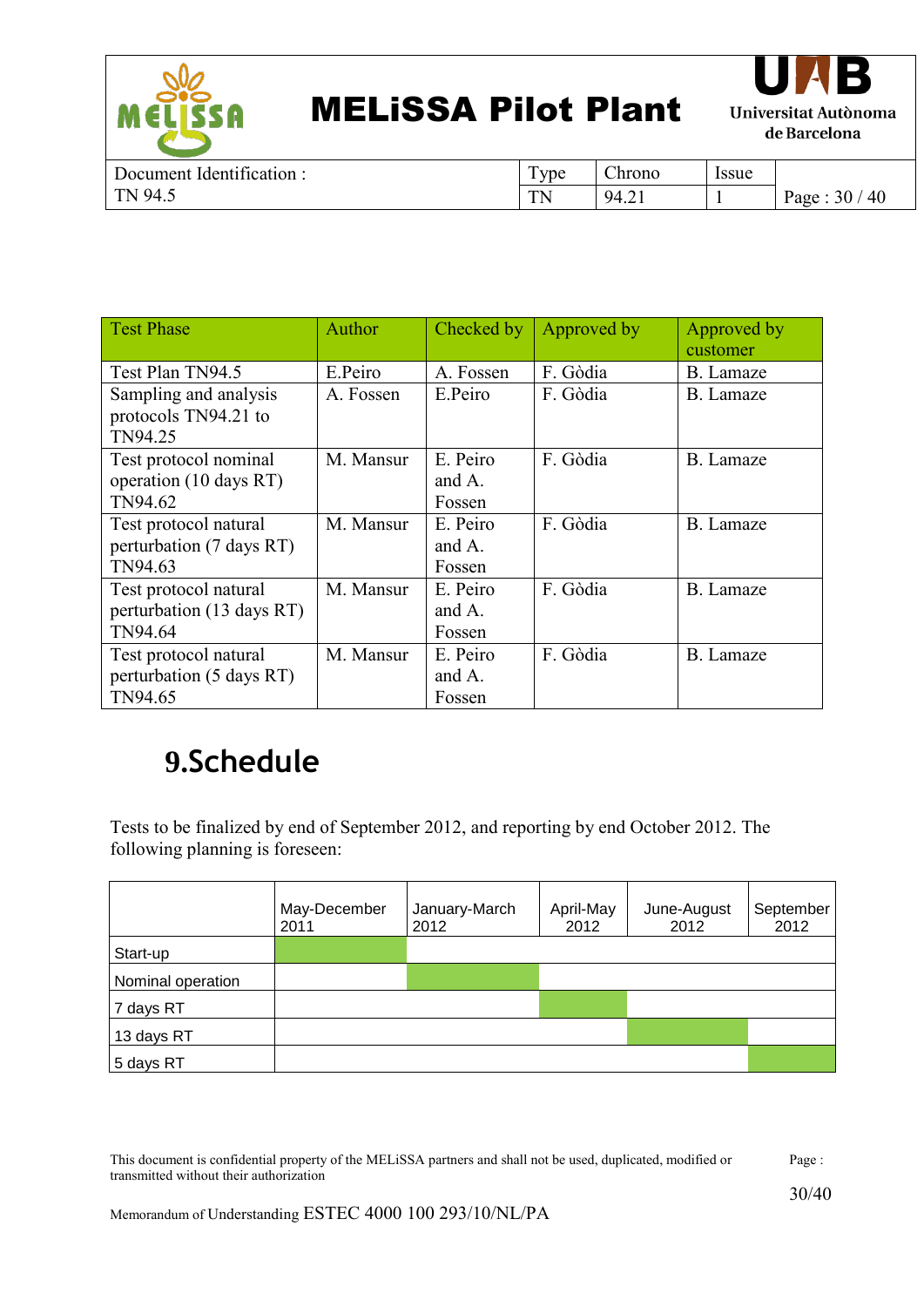

| Document Identification: | <b>vpe</b> | $\sim$<br>hrono: | Issue |       |
|--------------------------|------------|------------------|-------|-------|
| T N<br>94.5              | ТN<br>     | 94<br>· ⊤.∠ ⊥    |       | rage. |

### <span id="page-30-0"></span>**10.Risks and contingencies**

The overall planning of C1 characterisation tests is based on reaching the steady state within three residence times, what should be confirmed for each test condition.

### <span id="page-30-1"></span>**11.Procedure for review and status reporting**

### **11.1.** *Reporting of status for a test*

<span id="page-30-2"></span>Annotated as-run procedures and joint decision on final status of the test (failed/passed) in agreement with ESA.

#### **11.2.** *Deviations and non conformances*

<span id="page-30-3"></span>In case the test sequence cannot be performed as planned or the results are not conforming the expectations, a deviation is opened and appended to the test record. The deviation is discussed between UAB and ESA to decide on how to address it. In any case, all deviations will be discussed before a decision is taken on the status for the test

In the case that a Non conformity is derived from any of the deviations, the MPP procedure for non conformities management will be followed (MPP-QAP-08-0002)

### <span id="page-30-4"></span>**11.3.** *Test readiness review*

Inspection of hardware + review of the dedicated test protocols  $+ AD + RD +$  as-run procedures of the SAT + MoM

### **11.4.** *Test acceptance review*

<span id="page-30-5"></span>Review of the tests results and test reports + MoM

This document is confidential property of the MELiSSA partners and shall not be used, duplicated, modified or transmitted without their authorization Page :

 $31 / 40$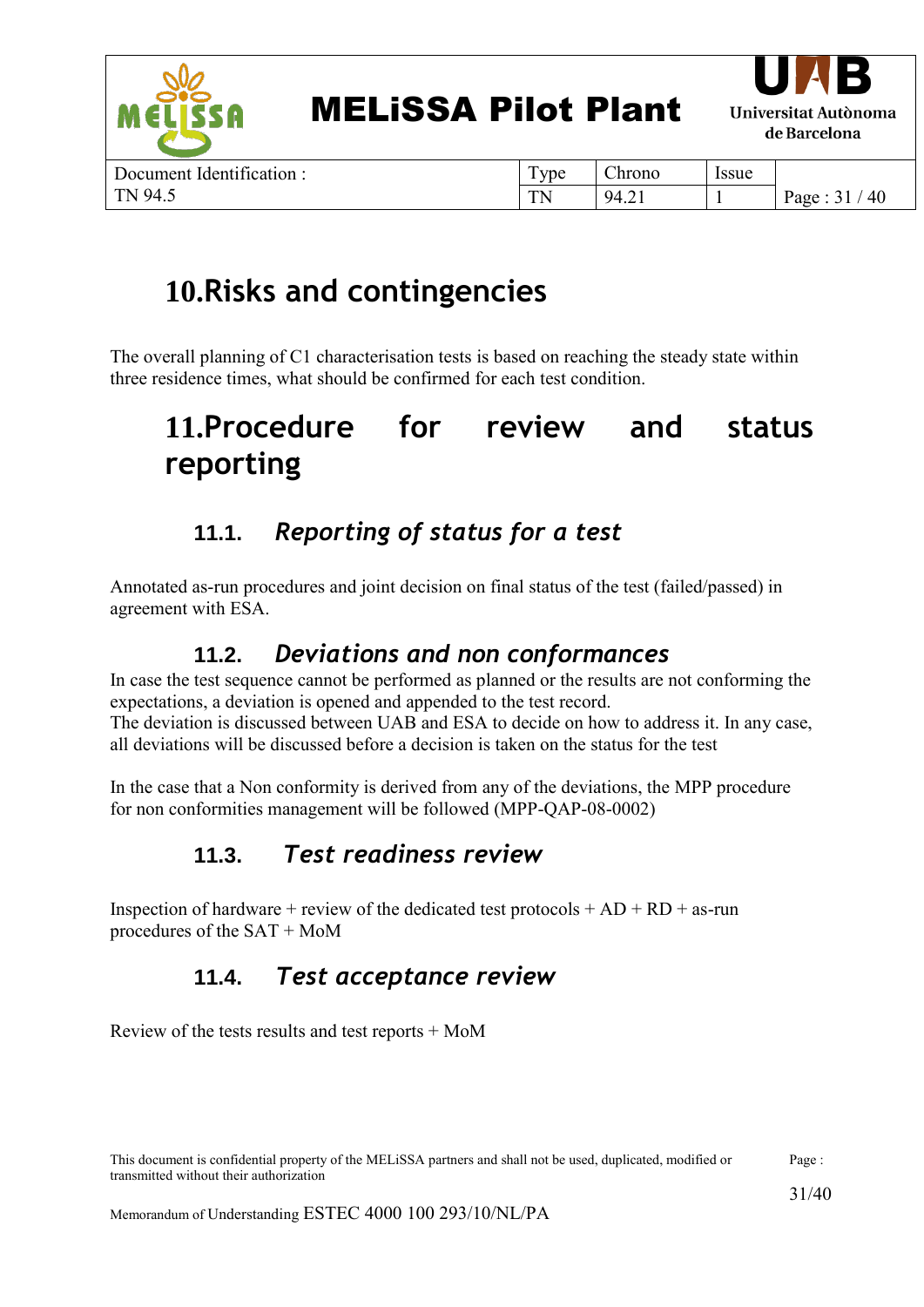



Document Identification : TN 94.5

Type | Chrono | Issue TN | 94.21 | 1 | Page :  $32 / 40$ 

#### **11.5.** *Records*

- <span id="page-31-0"></span>- MOMs
- Data as recorded
- Follow-up records
- Feed preparation records
- Analytical records
- Excel Database for analytical results
- Test results and reports

### <span id="page-31-1"></span>**12.- Comments**

#### *TN 94.5*

#### *C1 additional characterization: Test Plan*

#### **General comments**

As a general comment, consistency between TN 94.21, 62 and 5 have to be checked as there are some direct links between paragraphs of these various TNs. To ease this check, we have put an extra remark when identified.

#### OK. Agreed

#### **Detailed comments**

| Page/paragraph | Comment                                                                      |
|----------------|------------------------------------------------------------------------------|
| All/header     | Please update identification and number along the TN                         |
|                | OK                                                                           |
| 7/2.1          | The list of AD should be updated : TN 94.41 is an AD, as well as<br>TN 94.21 |
|                | List updated: 94.41 as AD; reference to 94.21 removed                        |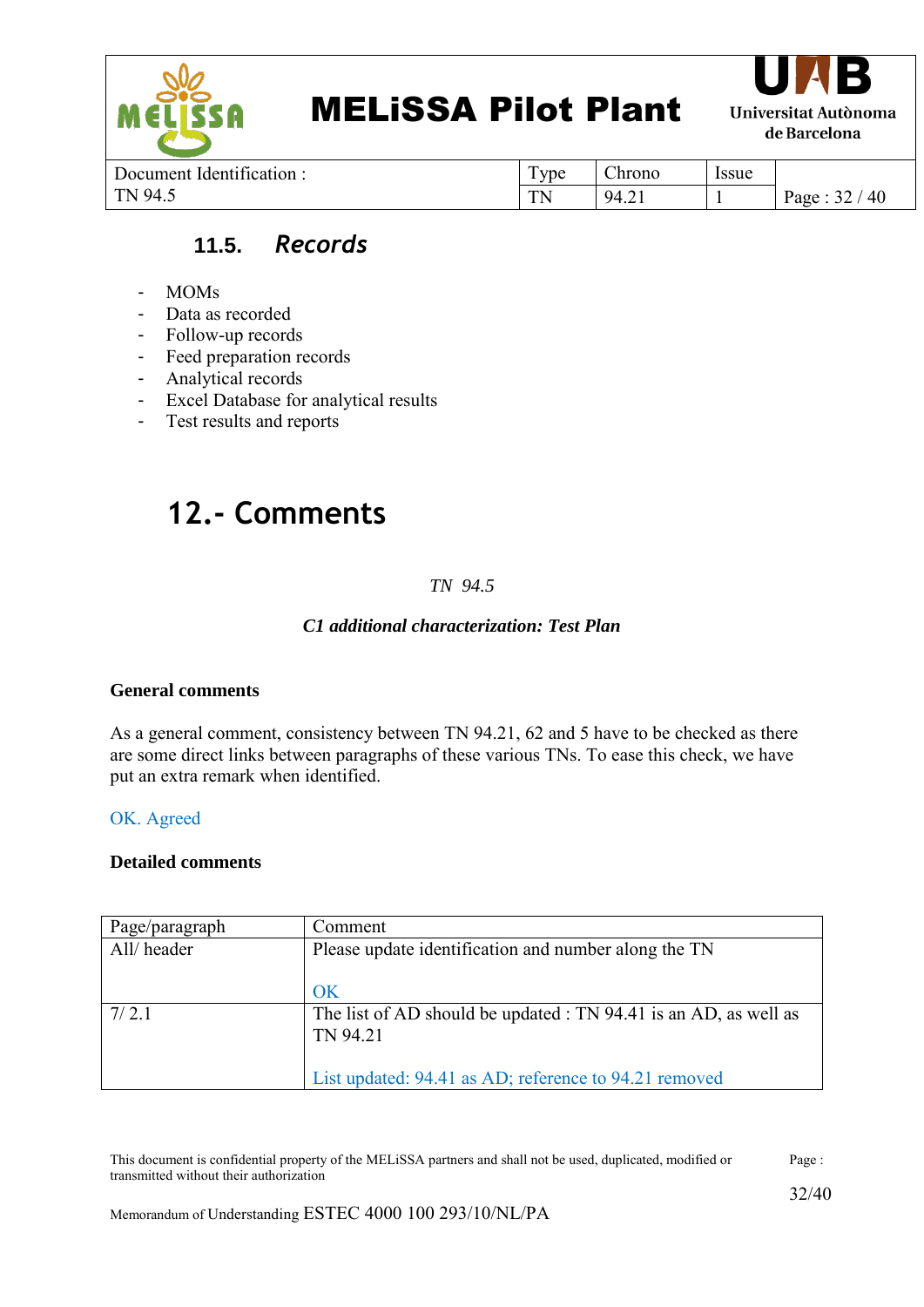



| : Identification:<br>Document | <b>TD</b><br>l vpe | --<br>hrono:   | Issue |                             |
|-------------------------------|--------------------|----------------|-------|-----------------------------|
| 94<br>TNL<br>.                | TN<br>1 I N        | 94.21<br>T. 41 |       | $\sim$ $\sim$<br>40<br>Page |

| 7/2.1                     | It is not fully consistent to have only part of the QCPs as AD,       |
|---------------------------|-----------------------------------------------------------------------|
|                           | either we put everything or nothing.                                  |
|                           |                                                                       |
|                           | Agree, in fact better all of them removed, as there are specific      |
|                           | protocols to refer to this QCPs.                                      |
| 7/2.2                     | With regards to RD6: we understand that this procedure is             |
|                           | proposed for the microbiological analysis of filtrates samples; two   |
|                           | remarks: such a procedure is indeed and AD, not a RD; either a        |
|                           | new procedure has to be written, or the scope/name of this one has    |
|                           | to be changed, as we do not check axenicity of a culture but check    |
|                           | sterility of a liquid stream.                                         |
|                           | In principle we consider a new procedure for sterility check of       |
|                           | filtrate (new QCP drafted); indeed this should be named sterility,    |
|                           | not axenicity                                                         |
|                           | Removed as AD as there are specific protocols to refer to this        |
|                           | <b>QCPs</b>                                                           |
| $9/$ section 5.1, 1st     | In the top level objective, we should not forget the perspective of   |
| paragraph                 | the MPP loop integration.                                             |
|                           |                                                                       |
|                           | OK, rephrased.                                                        |
| 9/ section 5.2, 1st table | As discussed over the phone, the requirements proposed there is       |
|                           | the best tentative existing today of defining them; please include a  |
|                           | sentence explaining this status. Otherwise it could be considered     |
|                           | that they are under a definitive version, which is not the case.      |
|                           |                                                                       |
|                           | OK, included.                                                         |
| 11/section 5.2, FU reqs   | The wording used in this table is not reflecting the final version of |
|                           | the TN 94.41, please doublecheck.                                     |
|                           | OK. In fact, this table corresponds to the initial proposal from      |
|                           | ESA, that was then adjusted during the discussion of the TN. So it    |
|                           | has been updated as per the final version of the TN.                  |
|                           |                                                                       |
| 13/section 5.3, 2nd       | How do you characterize a steady-state: which parameters will         |
| paragraph                 | support this evaluation? Please precise.                              |
|                           |                                                                       |
|                           | As discussed during the TRR, the following parameters should be       |
|                           | checked to demonstrate steady conditions: dry matter, VFA, CO2        |
|                           | production rate and COD. TN updated accordingly.                      |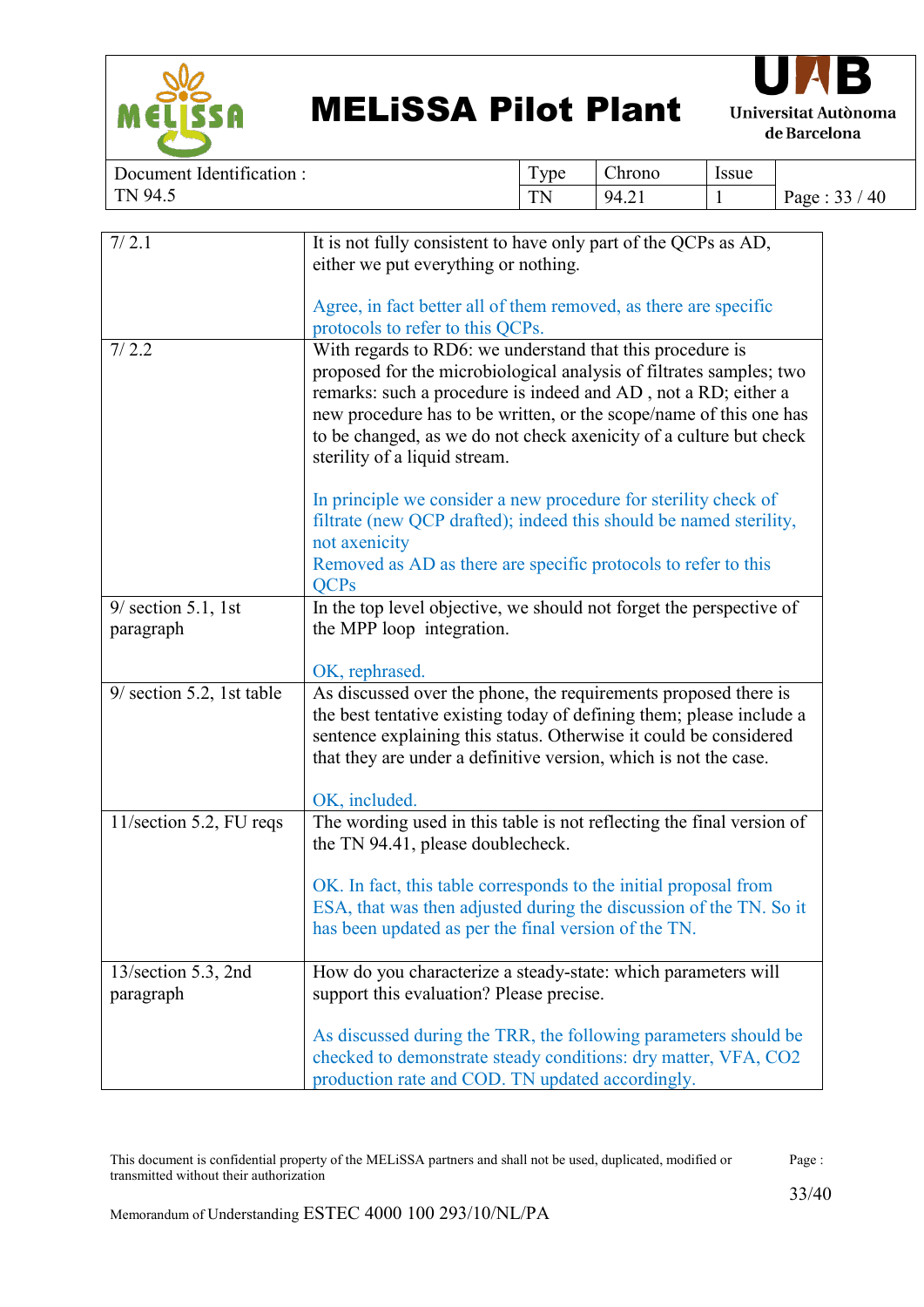



 $\overline{\phantom{a}}$ 

Document Identification : TN 94.5

T

Type Chrono Issue TN | 94.21 | 1 | Page :  $34 / 40$ 

| 13/3rd paragraph      | Please update the formula to include samplings and bleedings.                                                                                                                                                                                                                                                                                                                                 |
|-----------------------|-----------------------------------------------------------------------------------------------------------------------------------------------------------------------------------------------------------------------------------------------------------------------------------------------------------------------------------------------------------------------------------------------|
|                       | OK, updated.                                                                                                                                                                                                                                                                                                                                                                                  |
| 13/Last paragraph     | As mentioned in the comments on TN 94.21, we do not agree with<br>the priorities, the focus on future integration of the MPP loop is<br>completely out of these priorities. We understand this type of<br>priority is not of UBP concern, but it is for the MPP and ESA.<br>Definition of priorities rephrased according to the discussion of the<br>TRR, as in the Analysis protocol TN94.22 |
| 14/section 5.6, table | It is a fair approach to start from EPAS values; we may redefine                                                                                                                                                                                                                                                                                                                              |
| under 1.              | the values based on the knowledge gained all over the                                                                                                                                                                                                                                                                                                                                         |
|                       | characterisation phase. We have to be careful with the dry matter,                                                                                                                                                                                                                                                                                                                            |
|                       | we should not forget that the new membrane has an internal                                                                                                                                                                                                                                                                                                                                    |
|                       | channel diameter lower than the one of the previously selected                                                                                                                                                                                                                                                                                                                                |
|                       | membrane.                                                                                                                                                                                                                                                                                                                                                                                     |
|                       | As agreed during the TRR, the dry matter range has been updated                                                                                                                                                                                                                                                                                                                               |
|                       | to 40-70 $g/L$ .                                                                                                                                                                                                                                                                                                                                                                              |
| 15/section 5.6, table | value for the straw to be discussed.                                                                                                                                                                                                                                                                                                                                                          |
| under 2.              |                                                                                                                                                                                                                                                                                                                                                                                               |
|                       | OK, kept as proposed, according to the discussion during the TRR.                                                                                                                                                                                                                                                                                                                             |
| 15/ table under 1     | It is not really correct to call the filtrate check an axenicity check;                                                                                                                                                                                                                                                                                                                       |
|                       | we should use sterility check.                                                                                                                                                                                                                                                                                                                                                                |
|                       | OK, amended.                                                                                                                                                                                                                                                                                                                                                                                  |
| 15/table under 4.     | we agree with the proposed values, to be confirmed after further                                                                                                                                                                                                                                                                                                                              |
|                       | characterization of CI.                                                                                                                                                                                                                                                                                                                                                                       |
|                       |                                                                                                                                                                                                                                                                                                                                                                                               |
|                       | OK.                                                                                                                                                                                                                                                                                                                                                                                           |
| 16/table under 6.     | Everywhere S is mentioned in priority 1, but is not included in the                                                                                                                                                                                                                                                                                                                           |
|                       | analysis.                                                                                                                                                                                                                                                                                                                                                                                     |
|                       | In fact, S is determined within the minerals analysis; section 6.2<br>amended.                                                                                                                                                                                                                                                                                                                |
| 16/table under 7.     | It would be more consistent to name the second parameter                                                                                                                                                                                                                                                                                                                                      |
|                       | "retention of solid particles" assessed thanks to COD total and                                                                                                                                                                                                                                                                                                                               |
|                       |                                                                                                                                                                                                                                                                                                                                                                                               |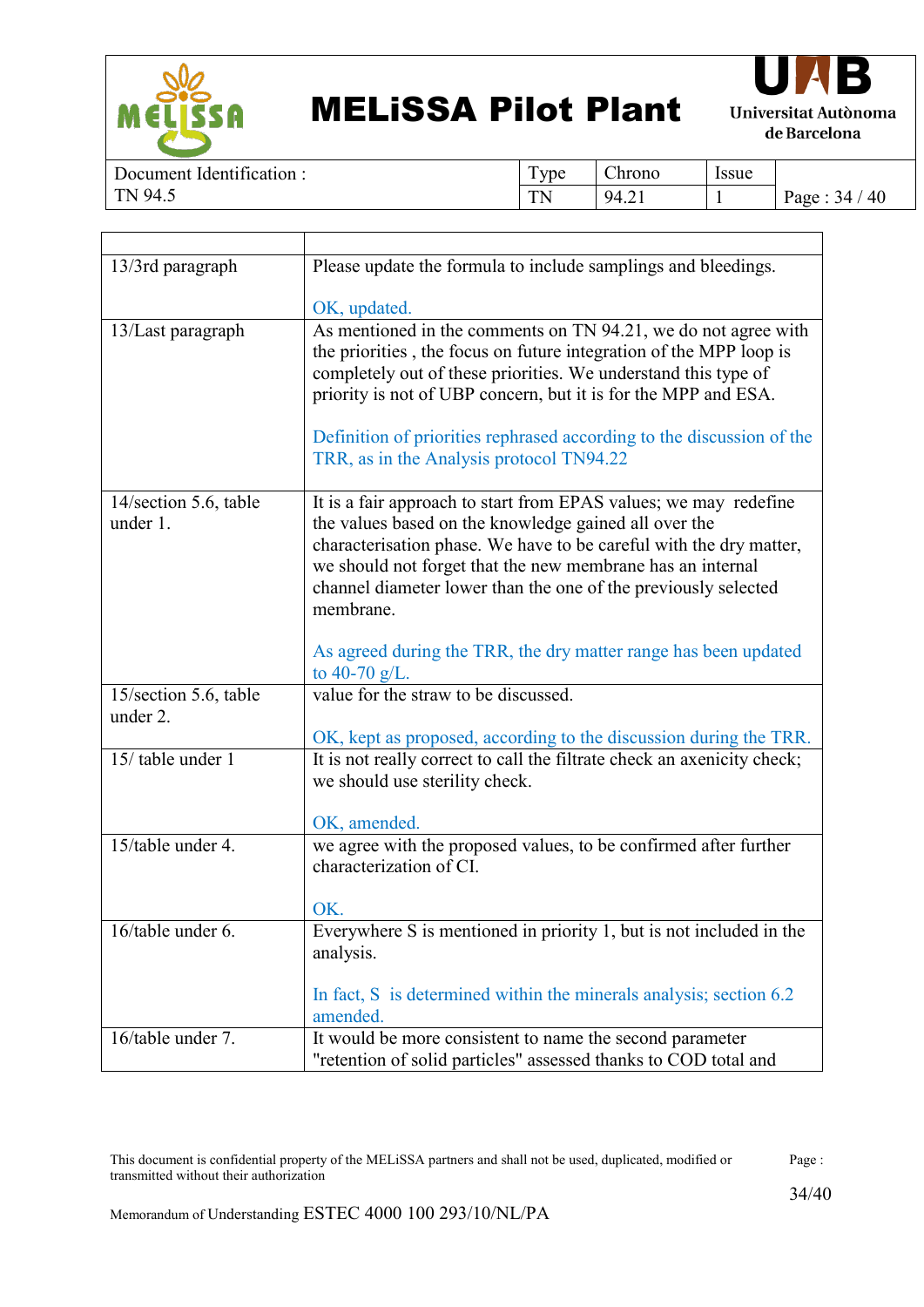



| dentification:<br>Document | ౼<br>ype                    | $\sim$<br>Chrono    | Issue |            |
|----------------------------|-----------------------------|---------------------|-------|------------|
| 94.1<br>$T_{\rm N}$        | $T_{\rm N}$<br><b>A A \</b> | 94<br>$\sim$<br>т.∠ |       | 40<br>Page |

|                             | COD soluble measurements, the success/failure criteria being on                    |
|-----------------------------|------------------------------------------------------------------------------------|
|                             | one hand: COD part in filtrate < x% COD part in the bioreactor,                    |
|                             | and on the other hand, COD part in the filtral te $\langle x \rangle$ COD total in |
|                             | the filtrate.                                                                      |
|                             |                                                                                    |
|                             | OK.                                                                                |
| 17/table under 7.           | Please specify the membrane properties you are considering.                        |
|                             | OK, precised in the text. Table also updated as per the final                      |
|                             | version of TN94.41 (see answer to comment n <sup>o</sup> 11).                      |
| 17/table under 7.           | The last parameter in the table could be discussed and                             |
|                             | reformulated in 'CI consortium not damaged during operation' or                    |
|                             | similar. A stable cell count is indeed the only mean to detect any                 |
|                             | damage, but we will not be able to relate this damage to the                       |
|                             | membrane, the pump or any other factor.                                            |
|                             |                                                                                    |
|                             | OK, parameter removed from this table and reformulated in new                      |
|                             | Table 11.                                                                          |
| 17                          | Bullet 8. is missing (see page 13/20 of TN 94.62).                                 |
|                             |                                                                                    |
|                             | OK, 8. and 9. of TN94.62 included in the Test Plan.                                |
| 17/ Section 5.7             | Could you please precise how you will decide to move from one                      |
|                             | phase to the other? After 3 hydraulic residence times automatically                |
|                             | you will go to next step, you will base your decision on some                      |
|                             | success/failure criteria, which ones?.                                             |
|                             |                                                                                    |
|                             | As answered for comment 8, we will base on the four selected                       |
|                             | variables for the identification of the steady state, the transition               |
|                             | period not necessary be 3 RT (this is a fixed time for the steady                  |
|                             | state period, not for the transition phase).                                       |
|                             |                                                                                    |
| 18/table                    | We do not fully understand the ref of applicable protocols: where                  |
|                             | is TN 94.61, and where is TN 94.22?.                                               |
|                             |                                                                                    |
|                             | As discussed in the TRR, TN94.61 cancelled or replaced by                          |
|                             | existing documents; TN94.22 to be created from TN94.21.                            |
| 20/Section $6.\overline{2}$ | See previous comment : please update the list per priority level                   |
|                             | taking into account the perspective of future integration; please                  |
|                             | update according to TN 94.21.                                                      |
|                             |                                                                                    |
|                             |                                                                                    |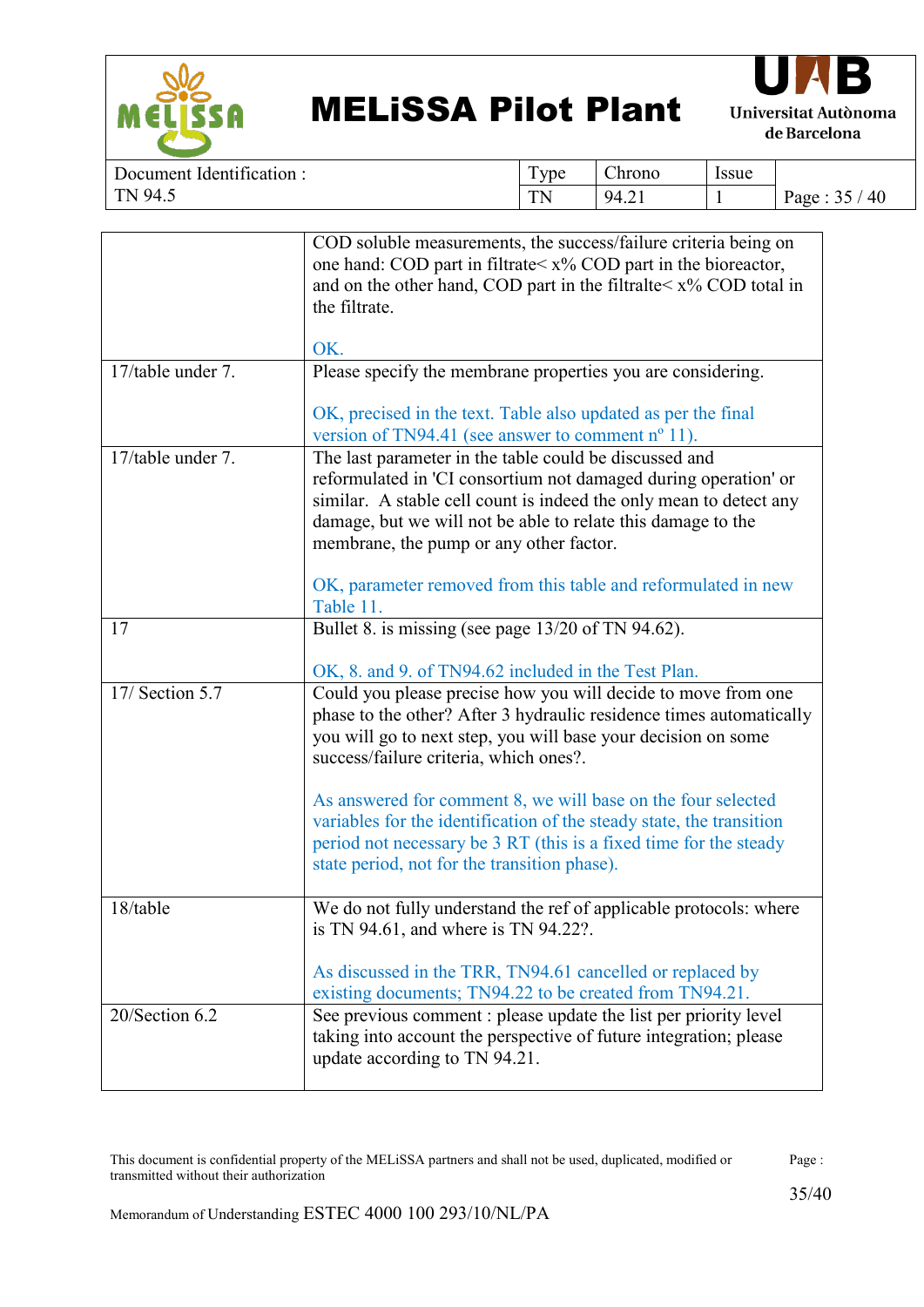



| $\cdot$ $\sim$<br>dentification:<br>Document' | $\mathbf{r}$<br><b>vpe</b> | $\sim$<br>hrono                                          | Issue |                  |
|-----------------------------------------------|----------------------------|----------------------------------------------------------|-------|------------------|
| 94.5<br>$\mathbf{T} \mathbf{N}$               | <b>TN</b><br><b>III</b>    | 94<br>т.∠ ⊥<br>$\sim$ $\sim$ $\sim$ $\sim$ $\sim$ $\sim$ |       | 40<br>Page<br>36 |

|                                 | See previous answer: Definition of priorities rephrased according<br>to the discussion of the TRR, as in the Analysis protocol TN94.22                                                                                                                                                                                                                                     |
|---------------------------------|----------------------------------------------------------------------------------------------------------------------------------------------------------------------------------------------------------------------------------------------------------------------------------------------------------------------------------------------------------------------------|
| 22/Section 6.3/2nd<br>paragraph | The volume bled before taking the sample should maybe be<br>recorded. Do we have a first estimation of the volume we will lost<br>through these bleedings per week, to see if this is significative or<br>not and could potentially impact the calculation of mass balances?.<br>To be updated in the Analysis Test Protocols.                                             |
| 22/Section 6.3/3rd<br>paragraph | Samplings are made in sterile conditions, not axenic ones.                                                                                                                                                                                                                                                                                                                 |
|                                 | OK, amended.                                                                                                                                                                                                                                                                                                                                                               |
| 22/ Section 6.4.1               | Liquid/solid sampling size                                                                                                                                                                                                                                                                                                                                                 |
|                                 | To be updated in the Analysis Test Protocols.                                                                                                                                                                                                                                                                                                                              |
| 22/ Section 6.4.2               | For the sake of clarity can you include the tags of the sampling<br>ports?.                                                                                                                                                                                                                                                                                                |
|                                 | Ok, to be included in the doc.                                                                                                                                                                                                                                                                                                                                             |
| 23/6.4.3                        | Mentioning liquid only is creating the potential confusion that<br>people consider all sludge samples filtered before analysis.                                                                                                                                                                                                                                            |
|                                 | Rephrased as liquid/solid phase.                                                                                                                                                                                                                                                                                                                                           |
| 23/6.4.3                        | The idea of having sampling and analysis protocols for each test<br>phase is precisely to get the opportunity to check/adjust<br>frequencies, number of samples and any other detial which needs<br>to be updated. So why don't we mention here only that these<br>frequencises are average ones and will be adjusted in every single<br>sampling and analysis protocols?. |
|                                 | OK, rephrased; detailed in the analysis test protocols.                                                                                                                                                                                                                                                                                                                    |
| 23/6.4.3                        | Two parameter should be mentioned here and/or in each sampling<br>protocol, the time you have available between sampling and actual<br>analysis, the state of your sample (raw, pre-filtered.).                                                                                                                                                                            |
|                                 | Detail to be incorporated in the Analysis Test protocols.                                                                                                                                                                                                                                                                                                                  |
| 24/ section 6.4.4 Table         | Liquid/solid sampling size                                                                                                                                                                                                                                                                                                                                                 |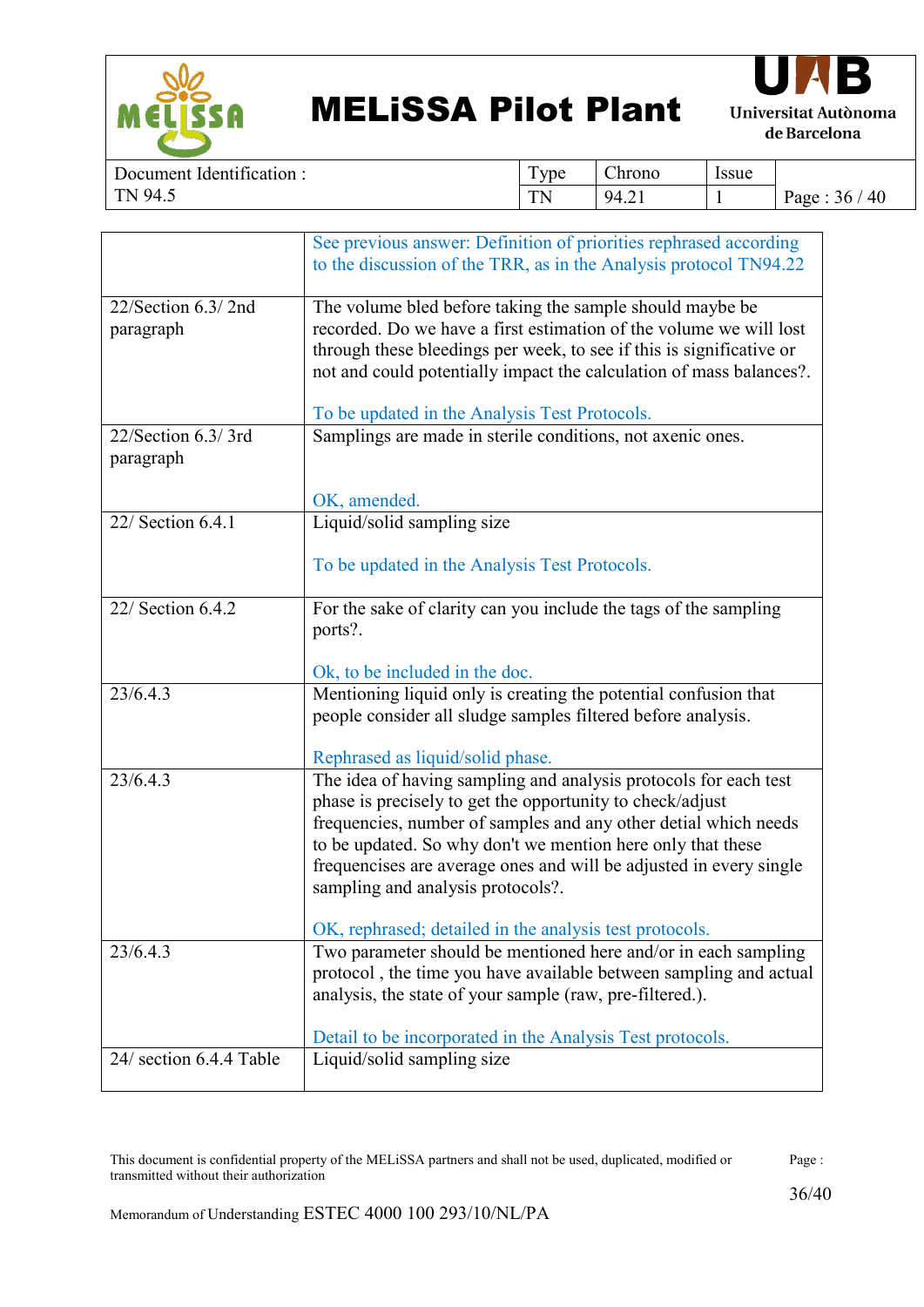



Document Identification : TN 94.5 Type Chrono Issue  $TN$  | 94.21 | 1 | Page : 37 / 40

|                         | To be updated in the Analysis Test Protocols.                                                                                                                                                                                                       |
|-------------------------|-----------------------------------------------------------------------------------------------------------------------------------------------------------------------------------------------------------------------------------------------------|
| 26 / Section 8.3/ EP 25 | I guess we speak here about TN 94.61? Creating a protocol<br>retrospectively is maybe not of the utmost importantee; this is<br>maybe more efficient to use the various reports prepared to report<br>precisely what has been done.<br>OK, removed. |
| 26 / Section 8.3 Table  | For the sake of clarity can you include the TN numbers?.<br>OK, included.                                                                                                                                                                           |

#### *Second set of comments*

| Page/paragraph   | Comment                                                                                                                                                                                                                                                                                                                         |
|------------------|---------------------------------------------------------------------------------------------------------------------------------------------------------------------------------------------------------------------------------------------------------------------------------------------------------------------------------|
| 5/ Section 1     | During our discussion with SHERPA in 2011 it was proposed to<br>change to 5 days RT, and in fact for thye MPP it would be much<br>easier to manage (1 harvest per day of the filtrate tank) than 3<br>days, so we propose 5 days.<br>Agreed.                                                                                    |
| $6/$ Section 2.1 | Please update numbering (two times AD6).<br>OK, updated.                                                                                                                                                                                                                                                                        |
| $6/$ Section 2.1 | "AD7 Grinding and mixing of C1 Bioreactor feed with the WPU"<br>As all the records for feed preparation are in the Test protocol, I<br>would move this AD to the Test Protocol.<br>OK, agreed.                                                                                                                                  |
| $6/$ Section 2.1 | For full consistency, the OPs 08-1001 (OP for faeces donation)<br>and maybe OP 08-1002 (OP for the handling of faeces samples)<br>should be in AD of the test protocols. OP 08-1002 is already<br>mentioned among the ADs of OP-10-1002, but with another name.<br>Please check<br>OK, checked. AD to be updated in OP-10-1002. |
| 8/ Section 5.1   | " UF membrane $\ldots$ "<br>In other places, you refer to a microfiltration membrane, please                                                                                                                                                                                                                                    |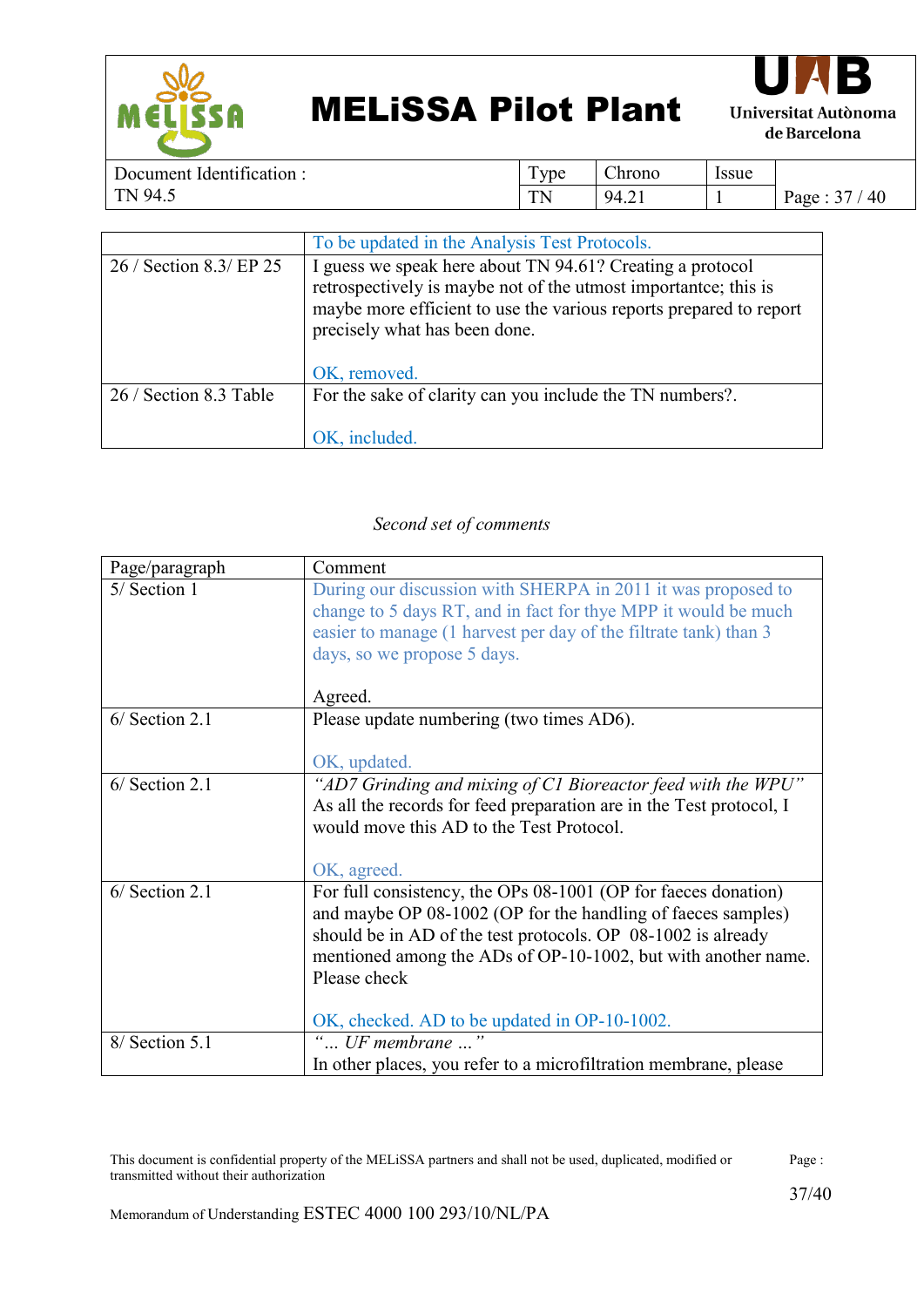



Document Identification : TN 94.5

Type Chrono Issue TN | 94.21 | 1 | Page :  $38 / 40$ 

|                              | harmonize                                                             |
|------------------------------|-----------------------------------------------------------------------|
|                              |                                                                       |
|                              | OK, harmonized as UF.                                                 |
| 10/ section 5.2, first       | "Test protocol TN94.62."                                              |
| paragraph under the          | I would suggest test protocols TN 94.62 to TN 94.65                   |
| table                        |                                                                       |
|                              | OK, amended.                                                          |
| 16/section 5.6, bullet 1.    | "Success/failure criteria"                                            |
|                              | It's not easy to find consistent info within EPAS documents about     |
|                              | these limits; we're proposing reasonable limits to be compliant       |
|                              | with according to our previous experience, but we have not            |
|                              | experience about criticality of some deviations, in fact.             |
|                              |                                                                       |
|                              | Agreed; to be updated in next phases.                                 |
| 16/section 5.6, bullet 1.    | " $45 - 58$ °C"                                                       |
|                              | According to TN 71.9.2 from EPAS; still valid ?.                      |
|                              |                                                                       |
|                              | OK                                                                    |
| 16/section 5.6, bullet 1.    | " $5,0-6,0$ "                                                         |
|                              | Id.                                                                   |
|                              |                                                                       |
|                              | OK                                                                    |
| 16/section 5.6, bullet 1.    | "0 CFU/100 mL"                                                        |
|                              | Consistent with the FU optimization values of 100CFU/100mL?           |
|                              | The membrane is one thing and the final filtrate is another one : for |
|                              | the last one only 0 could be accepted after the dead-end filter.      |
|                              |                                                                       |
|                              | Agreed.                                                               |
| $17/$ section 5.6, bullet 4. | Success criterion for biogas production in the QCP or just a          |
|                              | calculation of the uncertainty associated to its measurement?         |
|                              | Proposed just a deviation around the average production. The          |
|                              | current prod. values don't match with the EPAS ones, so it's not      |
|                              | easy yet to propose a value.                                          |
|                              | Agreed.                                                               |
|                              | " $CH_4+ <2\%$ "                                                      |
| $17/$ section 5.6, bullet 4. | Success criteria to be agreed with ESA (in this case is according to  |
|                              | TN 71.9.2 from EPAS)                                                  |
|                              |                                                                       |
|                              |                                                                       |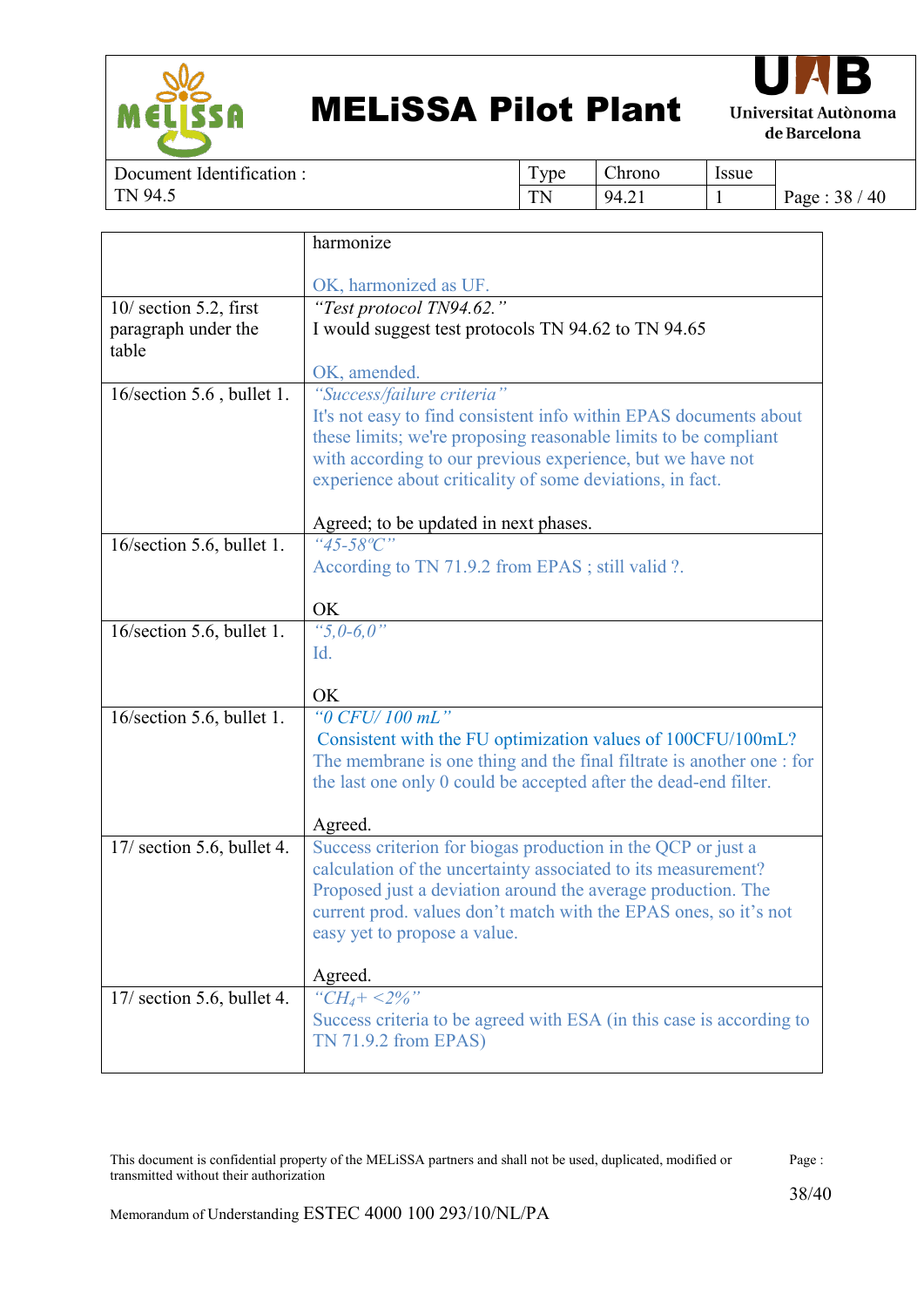



Document Identification : TN 94.5 Type Chrono Issue TN | 94.21 | 1 | Page :  $39/40$ 

|                              | Agreed.                                                              |
|------------------------------|----------------------------------------------------------------------|
| 17/ section 5.6, bullet 4.   | " $SH_2$ <1000 ppm"                                                  |
|                              | Taken from MPP experience; in TN 71.9.4 data EPAS reported           |
|                              | lower than 300 ppm.                                                  |
|                              |                                                                      |
|                              | Agreed.                                                              |
| 17/ section 5.6, bullet 5.   | "Stable dry matter production"                                       |
|                              | I would say content.                                                 |
|                              |                                                                      |
|                              | Agreed; amended.                                                     |
| $18/$ section 5.6, bullet 6. | « The characterization tests are considered successful if the VFA,   |
|                              | CO2 and NH4+ production is maintained during the test "              |
|                              | Please update the wording, it is a bit confusing with 5.             |
|                              |                                                                      |
|                              | OK, amended.                                                         |
| 18 / section 5.6, bullet 8.  | "Filtrate side turbidity - VIAMASS probe - data available."          |
|                              | Threshold to be defined with NTE after the validation period of the  |
|                              | VIAMASS (the value indicated previously here was defined for         |
|                              | off-line turbidity determination, now to be adapted to the on-line   |
|                              | <b>VIAMASS</b> measurement.                                          |
|                              |                                                                      |
| $19/$ section 5.6, bullet 8. | "<100 CFU/100mL"                                                     |
|                              | Just as a remark, As an alternative for the future we could consider |
|                              | as success criteria a given log reduction                            |
|                              |                                                                      |
|                              | Agreed.                                                              |
| 20 / section 5.6, bullet     | "Cell count evolution constant"                                      |
| 11.                          | Please rephrase.                                                     |
|                              |                                                                      |
|                              | OK, rephrased: "Stable microbial concentration"                      |
| $21/$ section 5.7, Phase 3   | "- to retrieve data along a period of three RT, meaning 30 days"     |
|                              | This wording is confusing, we collect data during the transient      |
|                              | phase, including at least three RT of stable performance and then a  |
|                              | minimum of 1 RT to measure twice the relevant parameters. Please     |
|                              | consider this remark for the other phases                            |
|                              |                                                                      |
|                              | Text amended accordingly: "to retrieve data from a period of at      |
|                              | least one RT at the steady state"                                    |
| 25/section 6.2               | « Minerals: P, Ca, Mg, Na, K, Si, S, Fe, Al, Ba, Cr, Cu, Mn, Ni, Sr, |